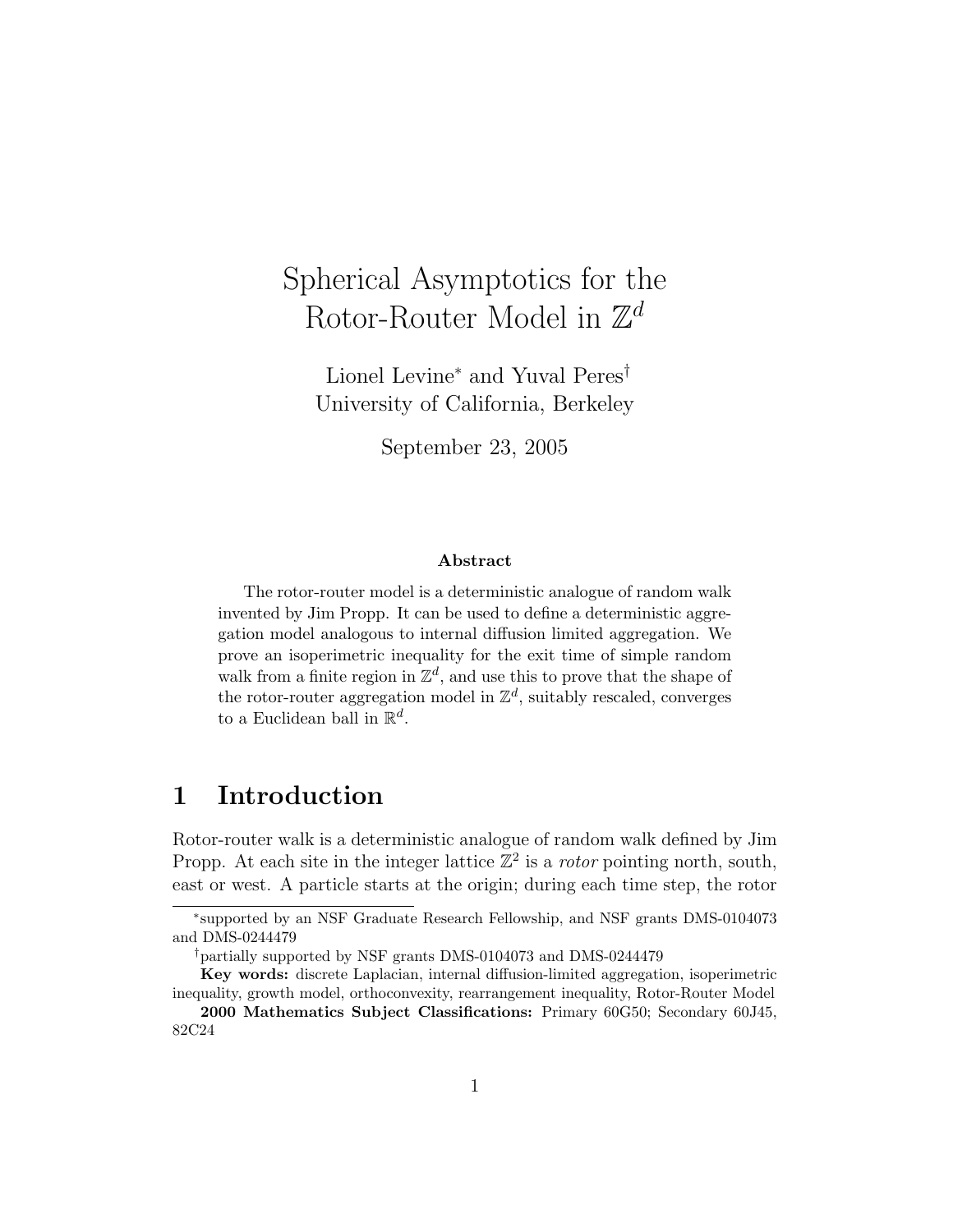

Figure 1: Rotor-router aggregate of one million particles. Each site is colored according to the direction of its rotor.

at the particle's current location is rotated clockwise by 90 degrees, and the particle takes a step in the direction of the newly rotated rotor. In rotorrouter aggregation, we start with  $n$  particles at the origin; each particle in turn performs rotor-router walk until it reaches a site not occupied by any other particles. Let  $A_n$  denote the resulting region of n occupied sites. For example, if all rotors initially point north, the sequence will begin  $A_1 = \{o\},\$  $A_2 = \{o, (1, 0)\}, A_3 = \{o, (1, 0), (0, -1)\},$  where *o* is the origin. The region  $A_{1,000,000}$  is pictured in Figure 1.

Internal diffusion-limited aggregation ("internal DLA") is an analogous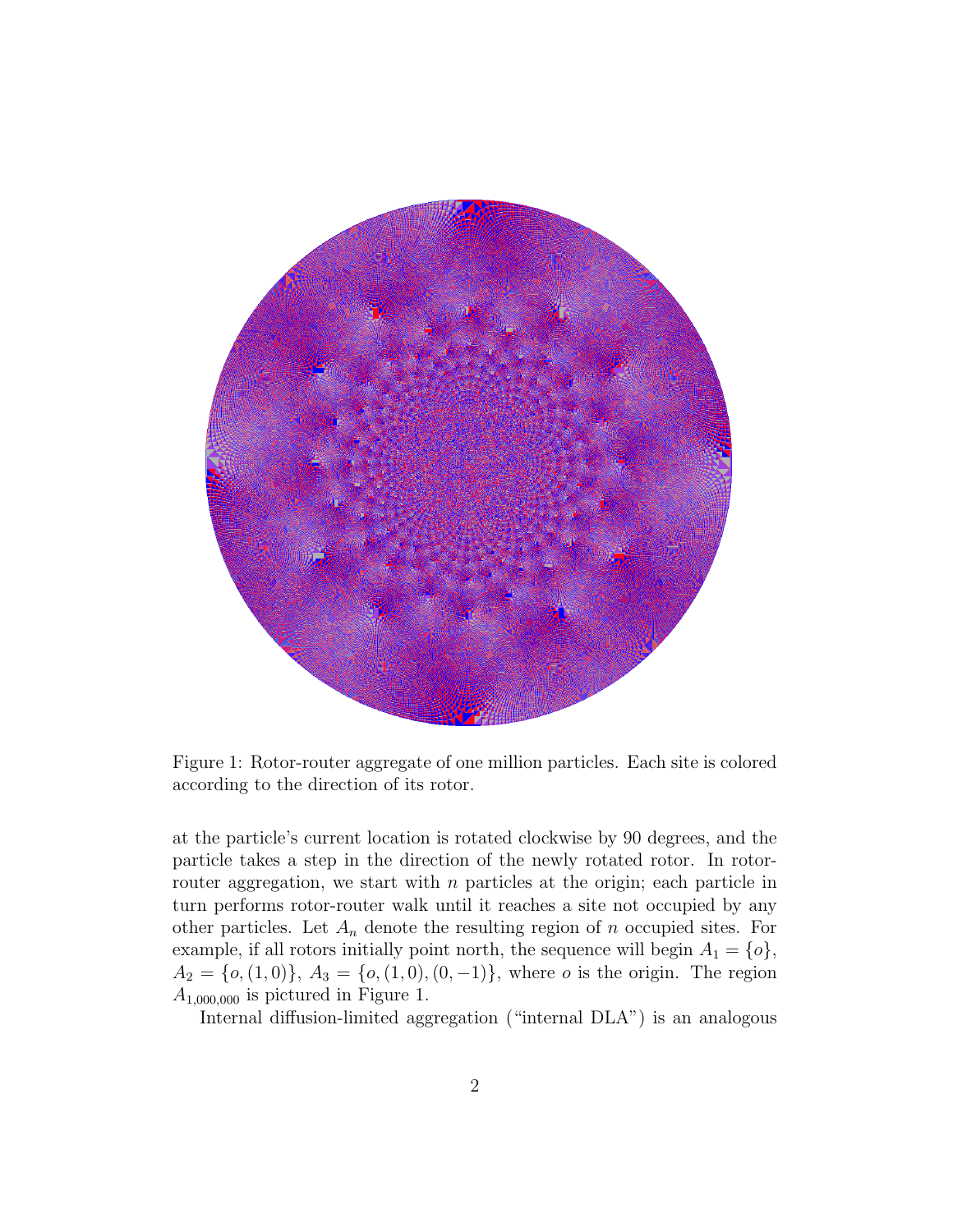growth model defined using random walks instead of rotor-router walks. Starting with  $n$  particles at the origin, each particle in turn performs simple random walk until it reaches an unoccupied site. Lawler et al. [10] showed that for internal DLA in  $\mathbb{Z}^d$ , the occupied region  $A_n$ , rescaled by a factor of  $n^{1/d}$ , converges with probability one to a Euclidean ball in  $\mathbb{R}^d$  as  $n \to \infty$ . Lawler [11] estimated the rate of convergence.

There has been considerable recent interest in obtaining a shape theorem for the rotor-router model analogous to that for internal DLA [8, 13]. Much of this interest has been driven by simulations in two dimensions, which indicate that the regions  $A_n$  are extraordinarily close to circular. Despite the impressive evidence for circularity, very little progress has been made until now in the way of rigorous results. In one dimension, with rotors alternately pointing left and right, the dynamics of the model are simple enough to analyze explicitly; in this case the first author has shown [13] that the deviation from a ball (symmetric interval) is bounded independent of n. In addition, various modifications and extensions of the one-dimensional model are amenable to explicit analysis, and analogous shape theorems are known in some of these cases [8, 13]. In two dimensions, the first author has shown [13] that the region  $A_n$  contains a disc of radius proportional to  $n^{1/4}$ . In higher dimensions, the model can be defined analogously by repeatedly cycling the rotors through an ordering of the 2d cardinal directions in  $\mathbb{Z}^d$ ; until now nothing was known about the shape for  $d \geq 3$ .

Denote by  $R \triangle S$  the symmetric difference of sets R and S. For  $R \subset \mathbb{R}^d$ and  $\lambda \in \mathbb{R}$ , write  $\lambda R$  for the rescaled region  $\{\lambda x \mid x \in R\}$ . For a lattice region  $A \subset \mathbb{Z}^d$ , denote by  $A^{\square}$  the union of closed unit cubes in  $\mathbb{R}^d$  centered at the points of A. We write  $\mathcal L$  for d-dimensional Lebesgue measure. As a special case of our main result, Theorem 2.2, we obtain the following.

**Theorem 1.1.** Let  $(A_n)_{n\geq 1}$  be the sequence of regions formed by rotor-router aggregation in  $\mathbb{Z}^d$ , starting from any initial configuration of rotors. Then as  $n \to \infty$ 

$$
\mathcal{L}(n^{-1/d}A_n^{\square} \Delta B) \to 0,\tag{1}
$$

where  $B$  is the ball of unit volume centered at the origin in  $\mathbb{R}^d$ .

In Theorem 2.2 we give an explicit bound on the rate of convergence. For example, when  $d = 2$ , the area of the symmetric difference (1) is  $O(n^{-1/6} \log n)$ . We also prove this result in the more general setting of arbitrary rotor stacks of bounded "discrepancy;" see section 2 for details. Here we should emphasize that much work remains to be done if one hopes to explain the almost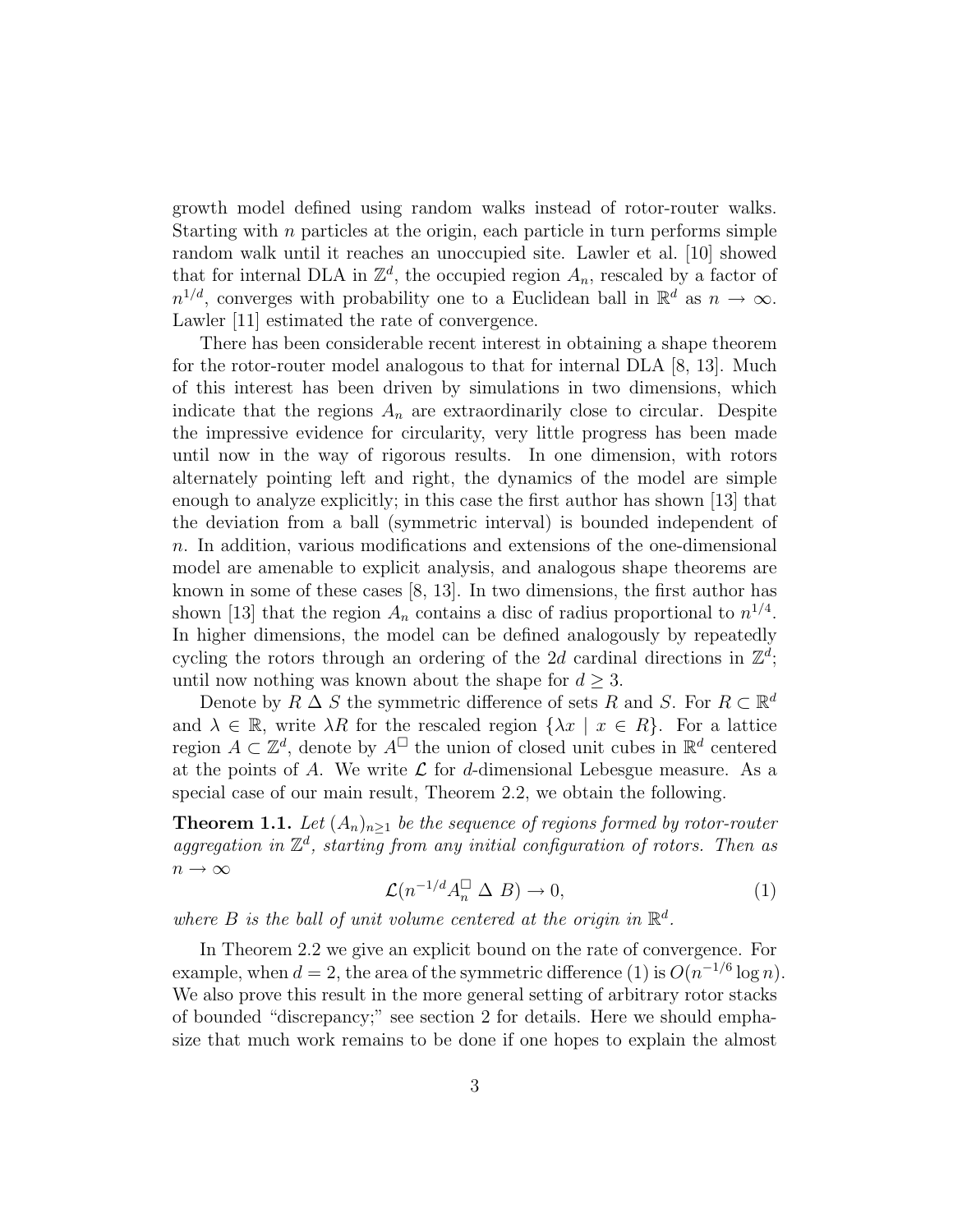perfect circularity found in Figure 1. The form of convergence in Theorem 1.1 is not as strong as the convergence in the shape theorems for internal DLA [10, 11]. In particular, Theorem 1.1 does not preclude the formation of long tendrils, or of "holes" close to the origin, provided that the volume of these features is negligible compared to n.

A major component of the proof is an isoperimetric inequality for the expected exit time of random walk from a region in  $\mathbb{Z}^d$ . Because of its intrinsic interest and possible utility in other applications, we state it here. Given  $A \subset \mathbb{Z}^d$ , let  $e_o(A)$  be the expected time for simple random walk started at the origin to first leave the region A. Order the points in  $\mathbb{Z}^d$  according to increasing distance from the origin, breaking ties arbitrarily. The lattice ball  $B_n$  of cardinality n consists of the first n points in this ordering. The following result shows that the expected exit time  $e_o(A)$  is asymptotically maximized among all regions of a given size when A is a lattice ball.

**Theorem 1.2.** There exists  $\epsilon > 0$  such that

$$
\sup_{A \subset \mathbb{Z}^d, |A|=n} e_o(A) = e_o(B_n)(1 + O(n^{-\epsilon})),
$$

In Theorem 2.1 we give an explicit bound for the exponent in the error term.

We remark that another application of random walk to study a "quasirandom" process was recently found by Cooper and Spencer [4].

#### 2 Convergence to a Ball

Denote by  $\|\cdot\|$  the Euclidean norm in  $\mathbb{Z}^d$ . For  $x, y \in \mathbb{Z}^d$  we write  $x \sim y$  if  $||x - y|| = 1$ . By a "region"  $A ⊂ \mathbb{Z}^d$  we will always mean a finite subset of  $\mathbb{Z}^d$ . We write |A| for the cardinality of A. The boundary of A is the region

$$
\partial A = \{ x \in A^c \mid x \sim y \text{ for some } y \in A \}.
$$

We write  $A^{\Box}$  for the union of closed unit cubes in  $\mathbb{R}^d$  centered at points in A:

$$
A^{\square} = A + \left[ -\frac{1}{2}, \frac{1}{2} \right]^d \subset \mathbb{R}^d.
$$

Recall that the lattice ball  $B_n$  consists of the first n points in an ordering of  $\mathbb{Z}^d$  in increasing distance from the origin. An easy integral calculation shows that

$$
B((n/\omega_d)^{1/d} - d) \subset B_n^{\square} \subset B((n/\omega_d)^{1/d} + d), \tag{2}
$$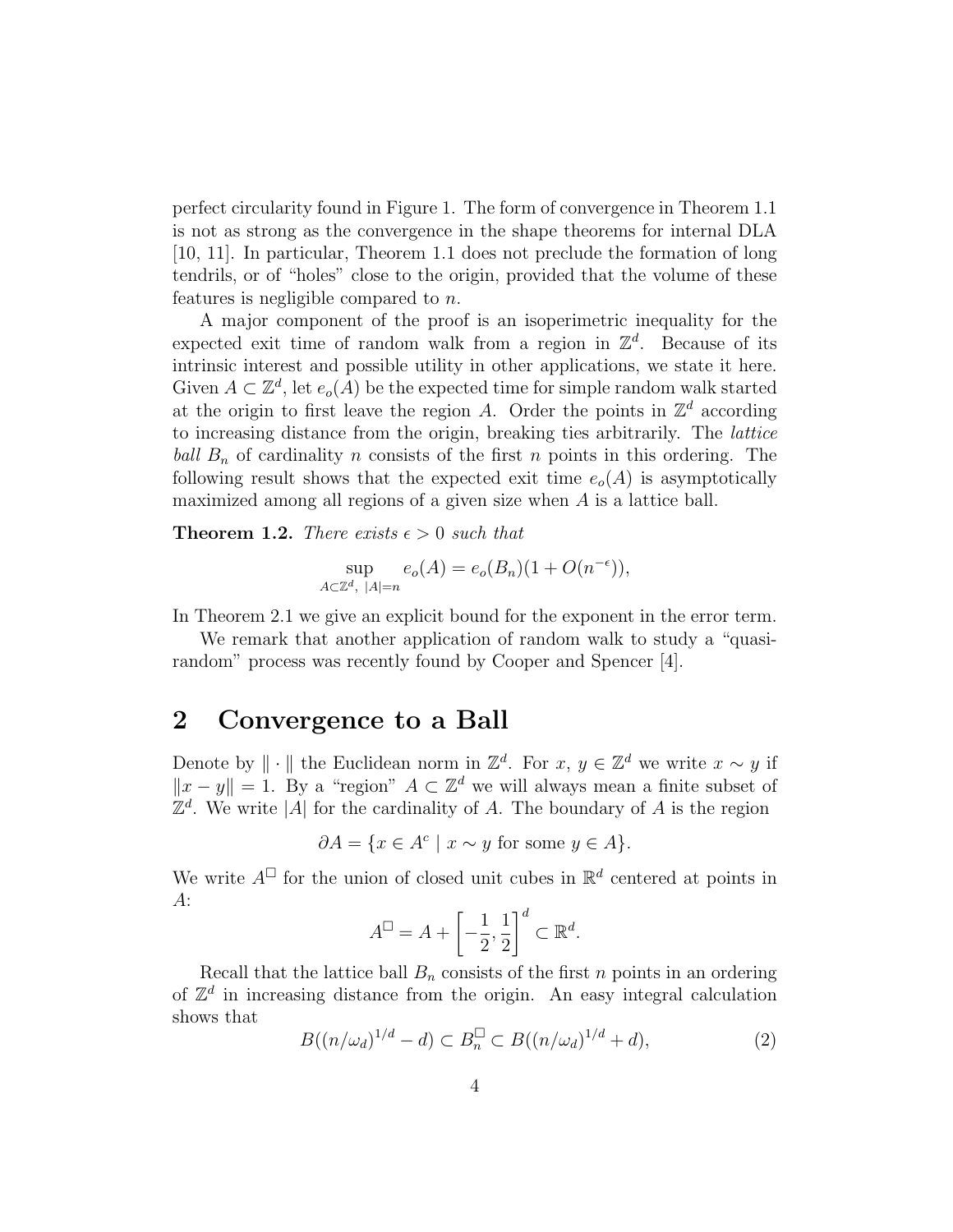where  $B(r)$  is the ball of radius r centered at the origin in  $\mathbb{R}^d$ , and  $\omega_d$  is the volume of the unit ball  $B(1)$ .

Given  $x \in A \subset \mathbb{Z}^d$ , denote by  $e_x(A)$  the expected time taken by simple random walk started at  $x$  to reach a point not in  $A$ . We adopt the convention that  $e_x(A) = 0$  for  $x \notin A$ . We will phrase our result in terms of the quantity

$$
\varphi(n) := \sup_{A \subset \mathbb{Z}^d, |A| = n} e_o(A) - e_o(B_n),
$$

where  $B_n$  is the lattice ball defined in the introduction. Let

$$
\Phi(n) = \sum_{j=1}^{n-1} \varphi(j).
$$

In section 3 we prove the following bound on  $\varphi(n)$ .

Theorem 2.1.

$$
\varphi(n) = O(n^{2/d - \gamma_d} \log^2 n) \tag{3}
$$

where

$$
\gamma_d = \begin{cases} 1, & d = 1 \\ \frac{1}{3}, & d = 2 \\ \frac{2^{-d}}{2d^2 \log 3}, & d \ge 3. \end{cases}
$$
 (4)

The bound in (3) is of a smaller order than the exit time  $e_o(B_n)$  from the lattice ball. To see this, we recall a standard martingale argument. Denote simple random walk in  $\mathbb{Z}^d$  by  $\{X_t\}_{t=0}^{\infty}$ , and write  $\mathbb{P}_x$  and  $\mathbb{E}_x$  for the probability and expectation operators for walk started at  $X_0 = x$ . The difference  $||X_t||^2 - t$  is a martingale with bounded increments, and the time  $T = T_{\partial B_n}$  when the walk exits  $B_n$  has finite expectation. From optional stopping and (2) we obtain

$$
e_o(B_n) = \mathbb{E}_o T = \mathbb{E}_o ||X_T||^2 = \left(\frac{n}{\omega_d}\right)^{2/d} + O(n^{1/d}).\tag{5}
$$

Thus Theorem 2.1 implies that

$$
\sup_{A \subset \mathbb{Z}^d, |A| = n} e_o(A) = e_o(B_n)(1 + O(n^{-\gamma_d})).
$$
\n(6)

In words, the lattice ball  $B_n$  asymptotically maximizes expected exit time among all regions of cardinality n.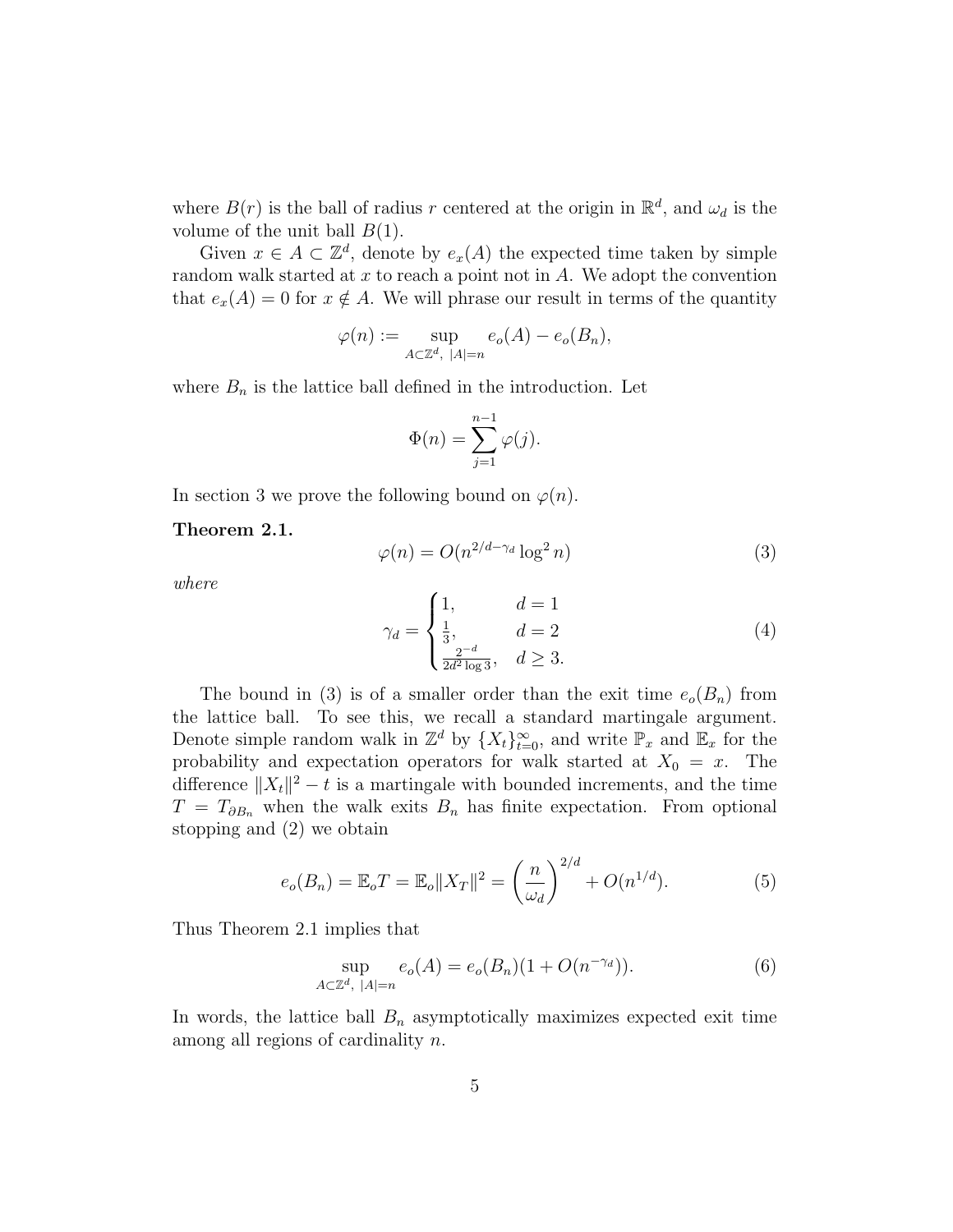We study the following mild generalization of the rotor-router model in  $\mathbb{Z}^d$ . Fix a positive constant D, the *discrepancy*. At each site  $x \in \mathbb{Z}^d$  is an infinite stack of rotors  $r_1, r_2, \ldots$  each pointing in one of the 2d cardinal directions. On the *i*-th visit to the site x, the particle exits in direction  $r_i$ . We require that for any direction  $\delta$  and any positive integer m,

$$
\left| \# \{ i \le m \mid r_i = \delta \} - \frac{m}{2d} \right| \le D. \tag{7}
$$

Observe that the original rotor-router model with cyclically repeating rotors satisfies this condition with discrepancy  $D = 1$ .

Write  $\mathcal L$  for Lebesgue measure in  $\mathbb R^d$ . Our main result is the following.

**Theorem 2.2.** Let  $(A_n)_{n\geq 1}$  be the sequence of regions formed by rotor-router aggregation in  $\mathbb{Z}^d$  using any configuration of rotor stacks with discrepancy at most D. Then

$$
\mathcal{L}(n^{-1/d}A_n^{\square} \Delta B) = Cn^{-1/2 - 1/d} \Phi(n)^{1/2} + O(D^{1-1/8d}n^{-1/2d}) \qquad (8)
$$
  

$$
\to 0 \qquad \text{as } n \to \infty,
$$

where B is the ball of unit volume centered at the origin in  $\mathbb{R}^d$ , and  $C = C(d)$ is a constant independent of n and D.

Remark. Theorem 2.1 gives explicit bounds for the quantity on the right side of (8). In two dimensions, Theorem 2.1 implies that  $\Phi(n) = O(n^{5/3} \log^2 n)$ , hence

$$
\mathcal{L}(n^{-1/d}A_n^{\square} \Delta B) = O(n^{-1/6}\log n) + O(D^{15/16}n^{-1/4}).
$$

For  $d \geq 3$ , Theorem 2.1 gives

$$
\Phi(n) = O(n^{1 + \frac{2}{d} - \frac{2^{-d}}{2d^2 \log 3}} \log^2 n),\tag{9}
$$

hence

$$
\mathcal{L}(n^{-1/d}A_n^{\square} \Delta B) = O(n^{-\frac{2^{-d}}{4d^2 \log 3}} \log n) + O(D^{1-1/8d}n^{-1/2d}).
$$

The remainder of this section is devoted to proving Theorem 2.2, with the proof of Theorem 2.1 deferred to section 3.

Given a region  $A \subset \mathbb{Z}^d$ , define

$$
\psi(A) = \sum_{x \in A} ||x||^2.
$$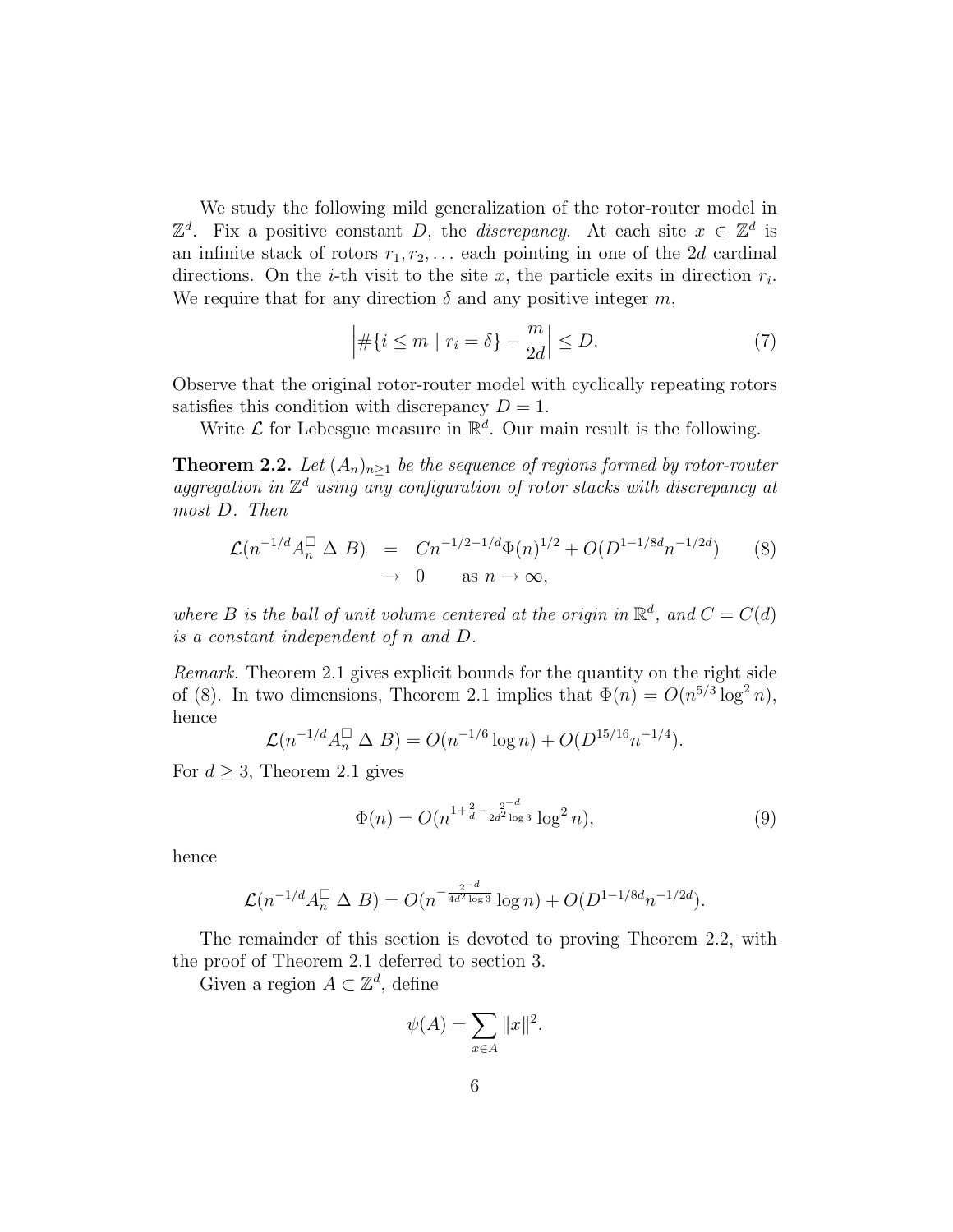Among regions  $A \subset \mathbb{Z}^d$  with  $|A| = n$ , the quantity  $\psi(A)$  is minimized when  $A = B_n$ . The idea of the proof of Theorem 2.2 is to show that  $\psi(A_n)$  cannot be much larger than  $\psi(B_n)$  (Proposition 2.3). To estimate  $\psi(B_n)$ , we have from  $(2)$ 

$$
\psi(B_n) = \frac{d}{d+2} \omega_d^{-2/d} n^{1+2/d} + O(n^{1+1/d}).\tag{10}
$$

Proposition 2.3.  $\psi(A_n) \leq \psi(B_n) + \Phi(n) + O(D^{2-1/4d}n^{1+1/d}).$ 

To prove Proposition 2.3, we first relate the quantity  $\psi(A_n)$  to the total number of steps  $T_n$  taken by the rotor-router walks of the first n particles. We will make use of the identity

$$
\Delta_x ||x||^2 = \frac{1}{2d} \sum_{i=1}^d ((x_i - 1)^2 - 2x_i^2 + (x_i + 1)^2) = 1,
$$
\n(11)

where  $\Delta_x f$  denotes the discrete Laplacian of the function f at the point x:

$$
\Delta_x f = \frac{1}{2d} \sum_{y \sim x} f(y) - f(x).
$$

Lemma 2.4.  $\psi(A_n) \leq T_n + 8\sqrt{d}D \sum_{x \in A_n} ||x|| + 4dDn$ .

*Proof.* Given a finite set of particles at locations  $x(1), \ldots, x(n) \in \mathbb{Z}^d$ , define the quadratic weight of the configuration

$$
Q = Q(x(1), \ldots, x(n)) = \sum_{i=1}^{n} ||x(i)||^{2}.
$$

At any given time during rotor-router aggregation, each site  $x$  has routed an equal number of particles to each of its neighbors, plus an error of at most 2D extra routings to each neighbor  $y \sim x$ . By (11) it follows that the net effect of the first  $m$  routings from a site  $x$  is to increase the total weight by m plus an error of at most  $2D \sum_{y \sim x} |||x\|^2 - ||y||^2$ .

Starting with *n* particles at the origin, let the particles perform rotorrouter aggregation one at a time until all of  $A_n$  is occupied. This process involves a total of  $T_n$  routings, so the net change in weight is  $T_n$  plus an error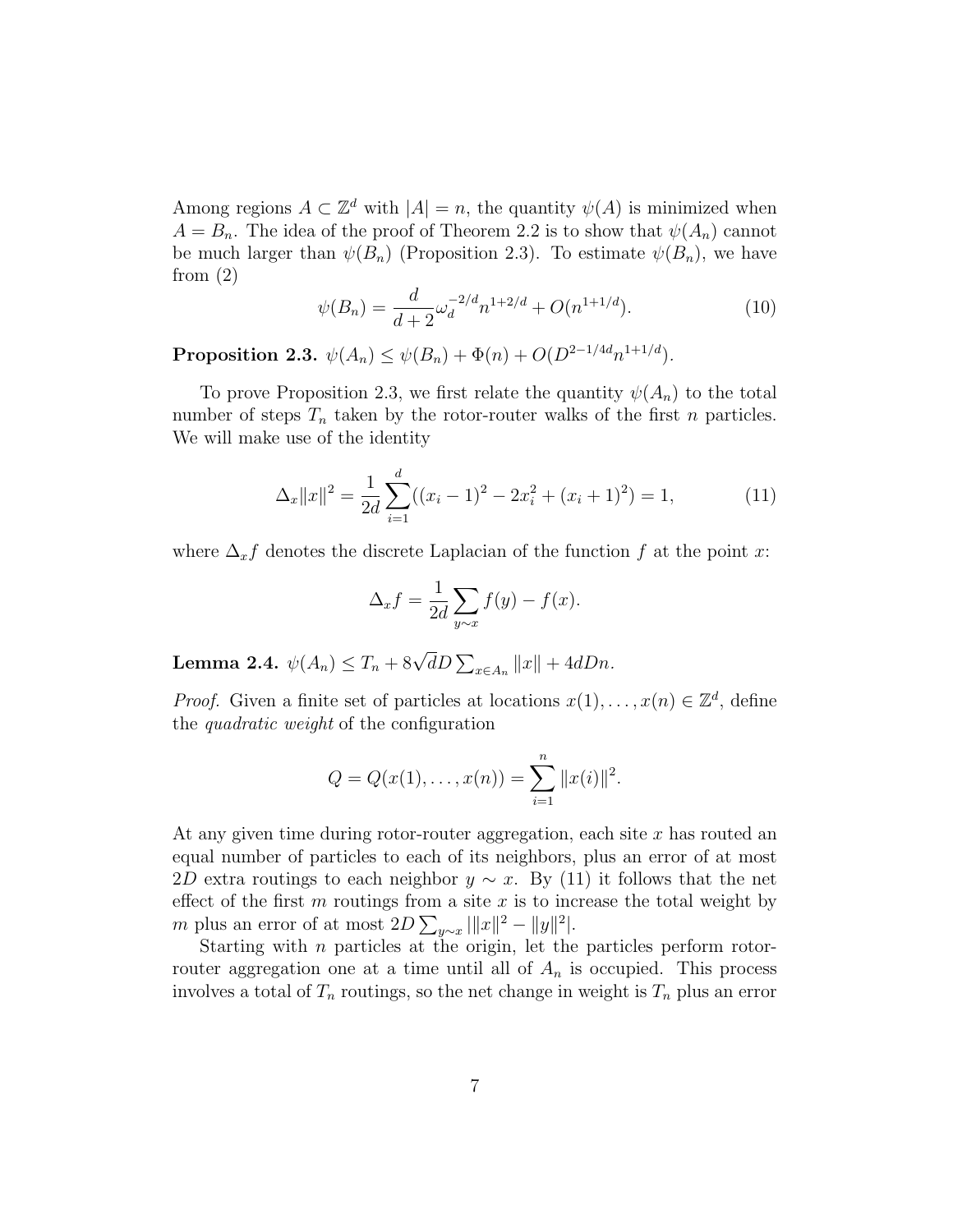of at most

$$
2D \sum_{x \sim y \in A_n} |||x||^2 - ||y||^2| = 2D \sum_{x \in A_n} \sum_{i=1}^d (|2x_i + 1| + |2x_i - 1|)
$$
  
\n
$$
\leq 2D \sum_{x \in A_n} \sum_{i=1}^d (4|x_i| + 2).
$$
  
\n
$$
\leq 8\sqrt{d}D \sum_{x \in A_n} ||x|| + 4dDn,
$$

where the last inequality is Cauchy-Schwarz. The result now follows from the fact that the initial configuration has weight zero and the final configuration has weight  $\psi(A_n)$ .  $\Box$ 

We next relate the quantity  $T_n$  to the expected exit time  $e_x(A_n)$  (Lemma 2.6). For any region  $A$  we have the Laplacian identity

$$
\Delta_x e_x(A) = -1, \qquad x \in A. \tag{12}
$$

**Lemma 2.5.** If  $|A| = n$ , then  $\sum_{x \sim y \in A} |e_x(A) - e_y(A)| = O(n^{1+1/d})$ .

Proof. By Cauchy-Schwarz,

$$
\left(\sum_{x\sim y\in A} |e_x(A) - e_y(A)|\right)^2 \le 2dn \sum_{x\sim y\in A} (e_x(A) - e_y(A))^2.
$$

To bound the latter sum, the fact that  $e_x(A) = 0$  for  $x \in \partial A$  implies

$$
\sum_{x \sim y \in A \cup \partial A} (e_x(A) - e_y(A))^2 = 2 \sum_{x \sim y \in A \cup \partial A} e_x(A)(e_x(A) - e_y(A))
$$
  
= 
$$
2 \sum_{x \in A} e_x(A) \sum_{y \sim x} (e_x(A) - e_y(A)).
$$

The inner sum simplifies to  $-2d\Delta_x e_x(A) = 2d$ , and (5) and (6) give

$$
\sum_{x \sim y \in A \cup \partial A} (e_x(A) - e_y(A))^2 = 4d \sum_{x \in A} e_x(A)
$$

$$
= O(n^{1+2/d}). \quad \Box
$$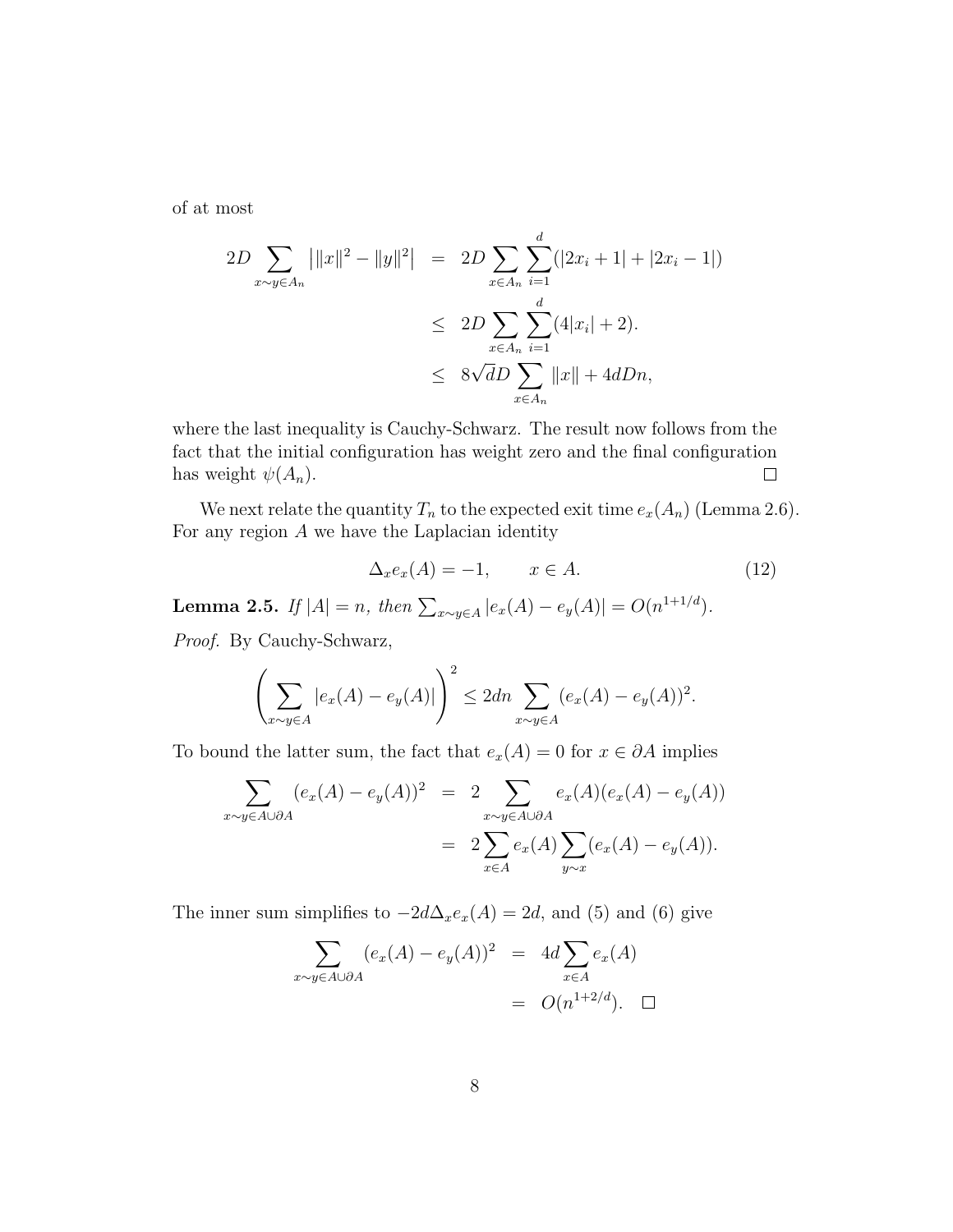Lemma 2.6.  $T_n = ne_o(A_n) - \sum_{x \in A_n} e_x(A_n) + O(Dn^{1+1/d}).$ 

*Proof.* Given a finite set of particles at locations  $x(1), \ldots, x(n) \in A_n$ , define the exit weight of the configuration

$$
\mathcal{E} = \mathcal{E}(x(1),\ldots,x(n)) = \sum_{j=1}^n e_{x(j)}(A_n).
$$

By  $(7)$  and  $(12)$ , the net effect of the first m routings from a site x is to decrease the total weight  $\mathcal E$  by m, plus an error of at most  $2D \sum_{y \sim x} |e_x(A_n)$  $e_y(A_n)$ . Beginning with *n* particles at the origin and ending when  $A_n$  is completely occupied, the total decrease in weight thus differs from  $T_n$  by at most  $2D \sum_{x \sim y \in A_n} |e_x(A_n) - e_y(A_n)|$ . The result now follows from Lemma 2.5.  $\Box$ 

Lemma 2.7.  $T_n \leq \frac{d}{d+2} \omega_d^{-2/d} n^{1+2/d} + \Phi(n) + O(Dn^{1+1/d}).$ 

Proof. Define a modification of internal DLA as follows. Beginning with particles  $p_1, \ldots, p_n$  at the origin, let each particle  $p_k$  in turn perform simple random walk until it either exits  $A_n$  or reaches a site different from those occupied by  $p_1, \ldots, p_{k-1}$ . At the random time  $\tau_n$  when the last particle stops, the particles that did not exit  $A_n$  occupy distinct sites in  $A_n$ . If we let these particles continue walking, the expected number of steps needed for all of them to exit  $A_n$  is at most  $\sum_{x \in A_n} e_x(A_n)$ . Thus

$$
\mathbb{E}(\tau_n) + \sum_{x \in A_n} e_x(A_n) \ge n e_o(A_n). \tag{13}
$$

The number of steps taken by the particle  $p_{k+1}$  in modified IDLA is at most the time for random walk started at the origin to exit the region occupied by  $p_1, \ldots, p_k$ , which is at most  $e_o(B_k) + \varphi(k)$ . By (5) it follows that

$$
\mathbb{E}(\tau_n) \leq \sum_{k=1}^{n-1} (e_o(B_k) + \varphi(k))
$$
  
= 
$$
\sum_{k=1}^{n-1} ((k/\omega_d)^{2/d} + O(k^{1/d})) + \Phi(n)
$$
  
= 
$$
\frac{d}{d+2} \omega_d^{-2/d} n^{1+2/d} + \Phi(n) + O(n^{1+1/d}).
$$

The result now follows from (13) and Lemma 2.6.

 $\Box$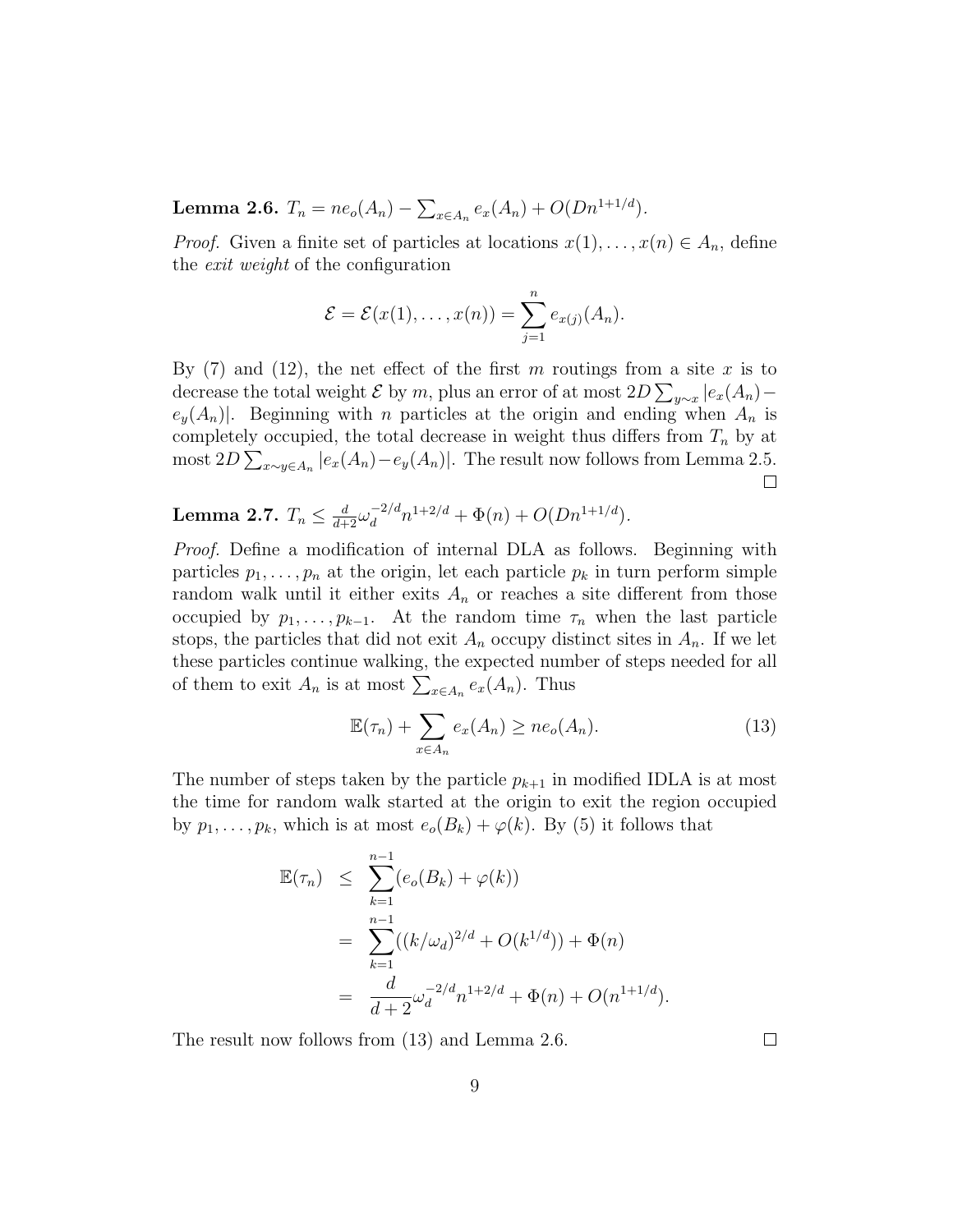We can now prove Proposition 2.3 by means of a bootstrapping argument.

**Lemma 2.8.** If  $\psi(A_n) = O(D^{\alpha}n^{\beta})$  for some  $\alpha \geq 1$ ,  $\beta \geq 1 + \frac{2}{d}$ , then

$$
\psi(A_n) = O(D^{1+\alpha/2}n^{(1+\beta)/2}) + O(n^{1+2/d}).
$$

Proof. By Cauchy-Schwarz

$$
\left(\sum_{x \in A_n} ||x||\right)^2 \le n \sum_{x \in A_n} ||x||^2 = n\psi(A_n) = O(D^{\alpha}n^{1+\beta}).\tag{14}
$$

Lemma 2.4 now shows that

$$
\psi(A_n) \le T_n + O(D^{1+\alpha/2}n^{(1+\beta)/2}),
$$

and the result follows from Lemma 2.7 and (9).

 $\Box$ 

*Proof of Proposition 2.3.* Since  $A_n$  is connected,  $||x|| \leq n$  for all  $x \in A_n$ , hence  $\psi(A_n) = O(n^3)$ . The sequences defined by

$$
\alpha_0 = 1, \quad \alpha_{m+1} = 1 + \frac{\alpha_m}{2}
$$
  
 $\beta_0 = 3, \quad \beta_{m+1} = \frac{1 + \beta_m}{2}$ 

have the explicit forms

$$
\alpha_m = 2 - 2^{-m}, \qquad \beta_m = 1 + 2^{1-m};
$$

hence

$$
\alpha_{\lceil \log d/\log 2 \rceil} \le 2 - \frac{1}{2d}, \quad \beta_{\lceil \log d/\log 2 \rceil} \le 1 + \frac{2}{d},
$$

where  $[x]$  denotes the least integer  $\geq x$ . By iteratively applying Lemma 2.8 we obtain after  $\lceil \log d / \log 2 \rceil$  iterations

$$
\psi(A_n) = O(D^{2-1/2d}n^{1+2/d}).
$$

Equation (14) now gives

$$
\sum_{x \in A_n} ||x|| = O(D^{1-1/4d} n^{1+1/d})
$$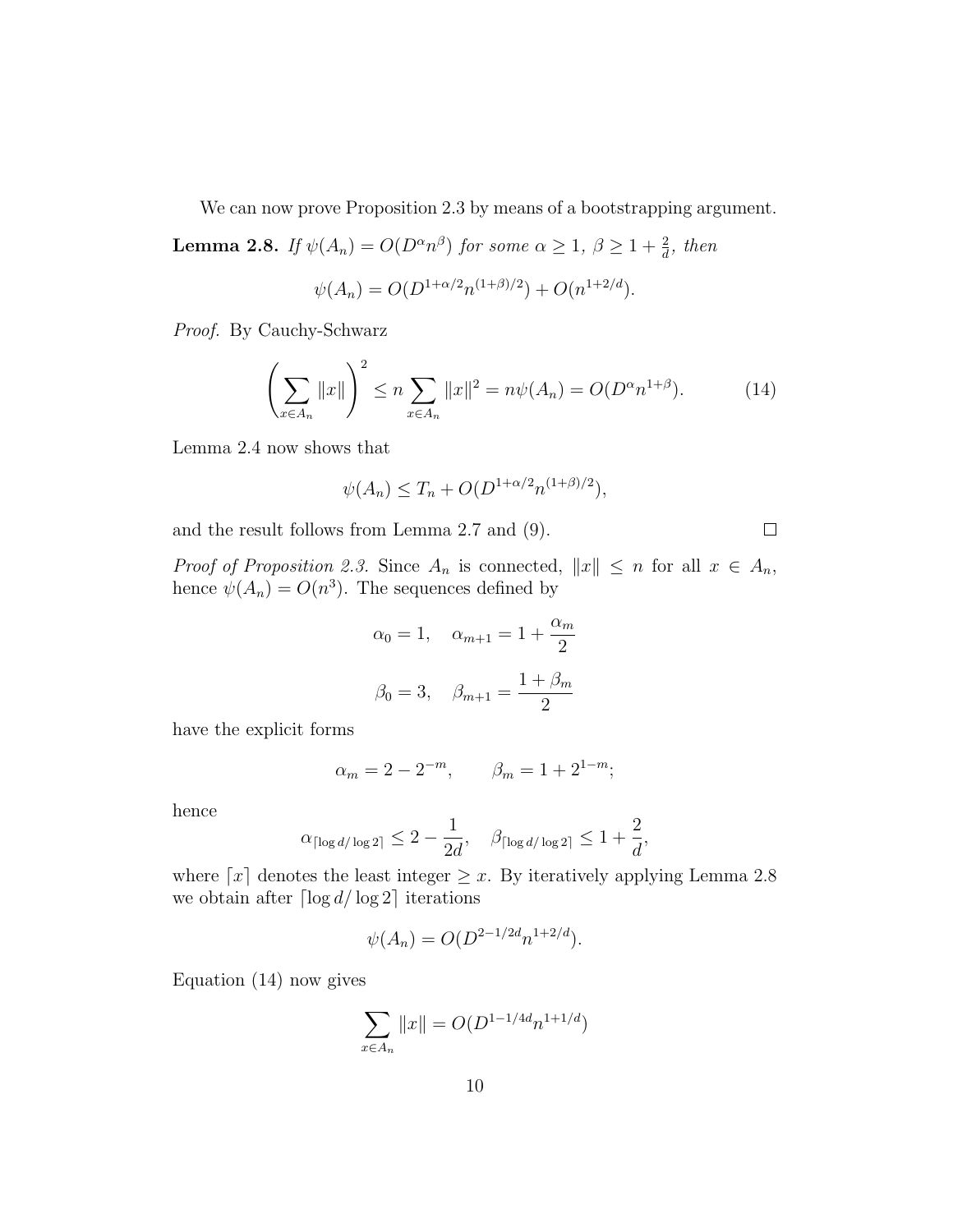hence by Lemmas 2.4 and 2.7

$$
\psi(A_n) \leq T_n + O(D^{2-1/4d}n^{1+1/d})
$$
  
= 
$$
\frac{d}{d+2}\omega_d^{-2/d}n^{1+2/d} + \Phi(n) + O(D^{2-1/4d}n^{1+1/d}).
$$

The result now follows from (10).

 $\Box$ 

For the proof of Theorem 2.2 it will be useful to rephrase equation (10) in terms of the radius of the ball:

$$
\psi(B_{\lfloor \omega_d r^d \rfloor}) = \frac{d\omega_d}{d+2} r^{d+2} + O(r^{d+1}).\tag{15}
$$

Recall also that

$$
B((n/\omega_d)^{1/d} - d) \subset B_n^{\square} \subset B((n/\omega_d)^{1/d} + d). \tag{16}
$$

Proof of Theorem 2.2. We will show that

$$
|A_n \Delta B_n| \leq C n^{1/2 - 1/d} \Phi(n)^{1/2} + O(D^{1-1/8d} n^{1-1/2d}). \tag{17}
$$

By (16) this implies

$$
\mathcal{L}(n^{-1/d}A_n^{\Box} \Delta B) \leq \mathcal{L}(n^{-1/d}A_n^{\Box} \Delta n^{-1/d}B_n^{\Box}) + \mathcal{L}(n^{-1/d}B_n^{\Box} \Delta B)
$$
  

$$
\leq \frac{1}{n}|A_n \Delta B_n| + O(n^{-1/d})
$$
  

$$
\leq Cn^{-1/2 - 1/d} \Phi(n)^{1/2} + O(D^{1-1/8d}n^{-1/2d}),
$$

which gives the theorem.

To prove (17), we first observe that if  $|A_n \Delta B_n| = V$ , then  $\psi(A_n) \geq \psi(A)$ , where  $A = (B_n \setminus S_-) \cup S_+$  is the region formed by deleting from  $B_n$  an outer spherical shell  $S_$  of cardinality  $V/2 + O(n^{1-1/d})$  and adjoining an adjacent spherical shell  $S_+$  of cardinality  $V/2 - O(n^{1-1/d})$ . The outer radius of  $S_$ and inner radius of  $S_+$  are both equal to  $r = (n/\omega_d)^{1/d} + O(n^{1-1/d})$ . Solving for the inner radius  $r_-$  of  $S_-\$  and the outer radius  $r_+$  of  $S_+$  in terms of V, we obtain

$$
r_{\pm} = \left(\frac{n \pm V/2 + O(n^{1-1/d})}{\omega_d}\right)^{1/d} + O(1),
$$

hence

$$
r_{\pm}^{d+2} = C_0(n \pm V/2)^{1+2/d} + O(n^{1+1/d}).
$$
\n(18)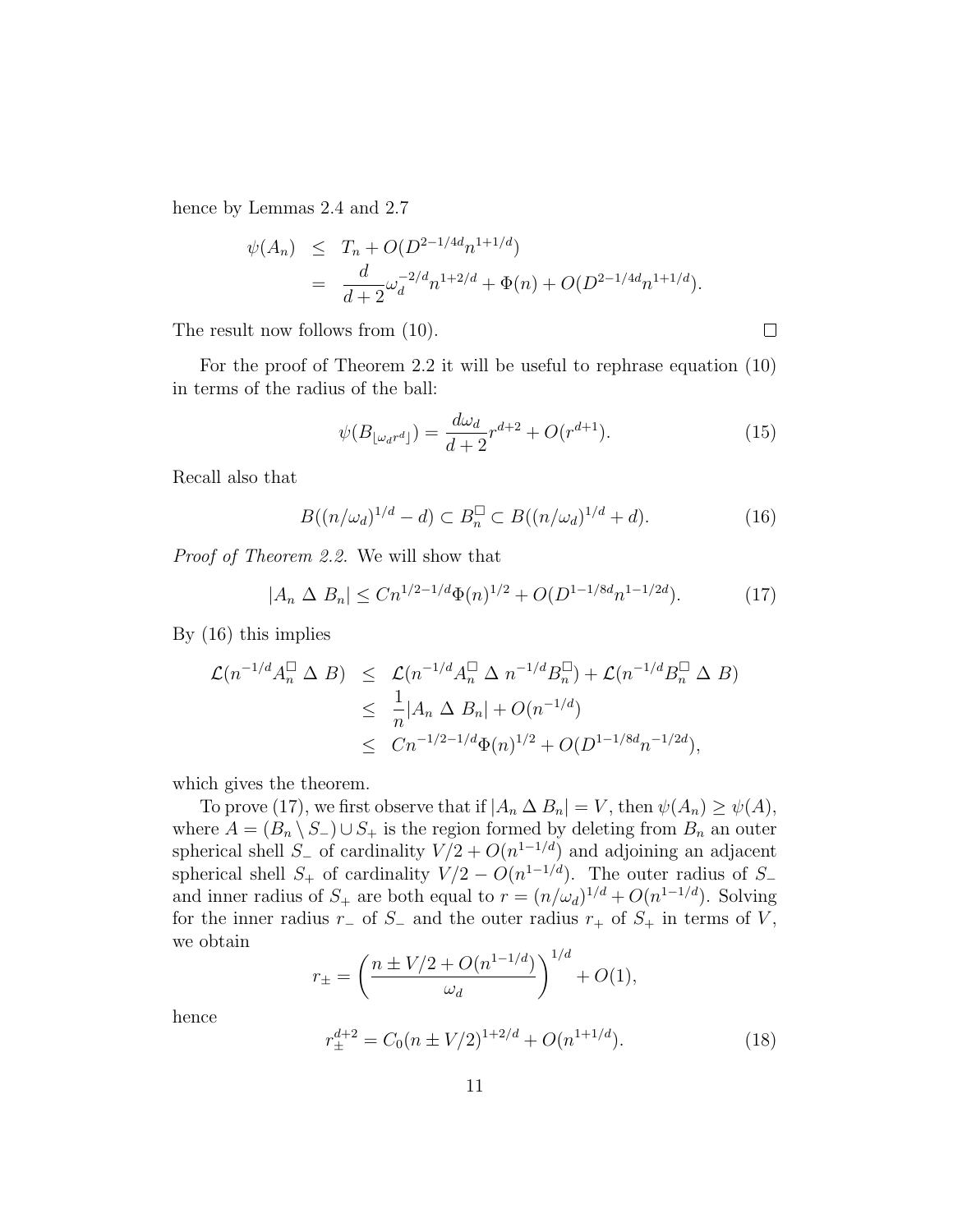Writing  $A = (B_{\lfloor \omega_d r^d \rfloor} \setminus B_{\lfloor \omega_d r^d \rfloor}) \cup B_{\lfloor \omega_d r^d \rfloor}$ , equation (15) yields

$$
\psi(A_n) - \psi(B_n) = C_1[r_+^{d+2} - 2r^{d+2} + r_-^{d+2}] + O(n^{1+1/d}).
$$

Applying (18) and expanding  $(n \pm V/2)^{1+2/d} = n^{-1-2/d} (1 \pm V/2n)^{1+2/d}$  using the binomial theorem, all terms involving an odd power of  $V$  cancel, and all terms involving an even power of  $V$  are nonnegative, hence

$$
\psi(A_n) - \psi(B_n) \ge C_2 V^2 n^{-1+2/d}.
$$

Solving for V and applying Proposition 2.3 we obtain

$$
V \leq C_3 n^{1/2 - 1/d} (\psi(A_n) - \psi(B_n))^{1/2}
$$
  
 
$$
\leq C_3 n^{1/2 - 1/d} \Phi(n)^{1/2} + O(D^{1-1/8d} n^{1-1/2d}),
$$

which yields (17).

### 3 Isoperimetric Inequality for Exit Times

This section is devoted to proving Theorem 2.1. The case  $d = 1$  is an elementary gambler's ruin calculation; for the remainder of this section we assume  $d \geq 2$ . We have not attempted to optimize the exponent  $\gamma_d$  appearing in the error term for  $d > 3$ , preferring instead to give the cleanest possible arguments. A careful optimization of Lemma 3.3 should yield a somewhat smaller error.

Isoperimetric inequalities of the type appearing in Theorem 2.1 have long been known for the exit time of Brownian motion from regions in  $\mathbb{R}^d$ . The first such result goes back to Pólya [14], who showed that a disc in  $\mathbb{R}^2$  maximizes "torsional rigidity" among all simply connected plane domains of a given area. Aizenman and Simon [1] use a rearrangement inequality of Brascamp, Lieb and Luttinger [3] to prove that a Euclidean ball in  $\mathbb{R}^d$  simultaneously maximizes all moments of the Brownian exit time among all regions of a given volume.

The proof of Theorem 2.1 will proceed in several steps. We first appeal to a rearrangement inequality of Pruss [15] to reduce to the case when the region A has a certain weak convexity property (Lemma 3.2). This convexity enables us to estimate the exit time from points close to the boundary by bounding the hitting time of an orthant in  $\mathbb{Z}^d$  (Lemma 3.3). The Einmahl

 $\Box$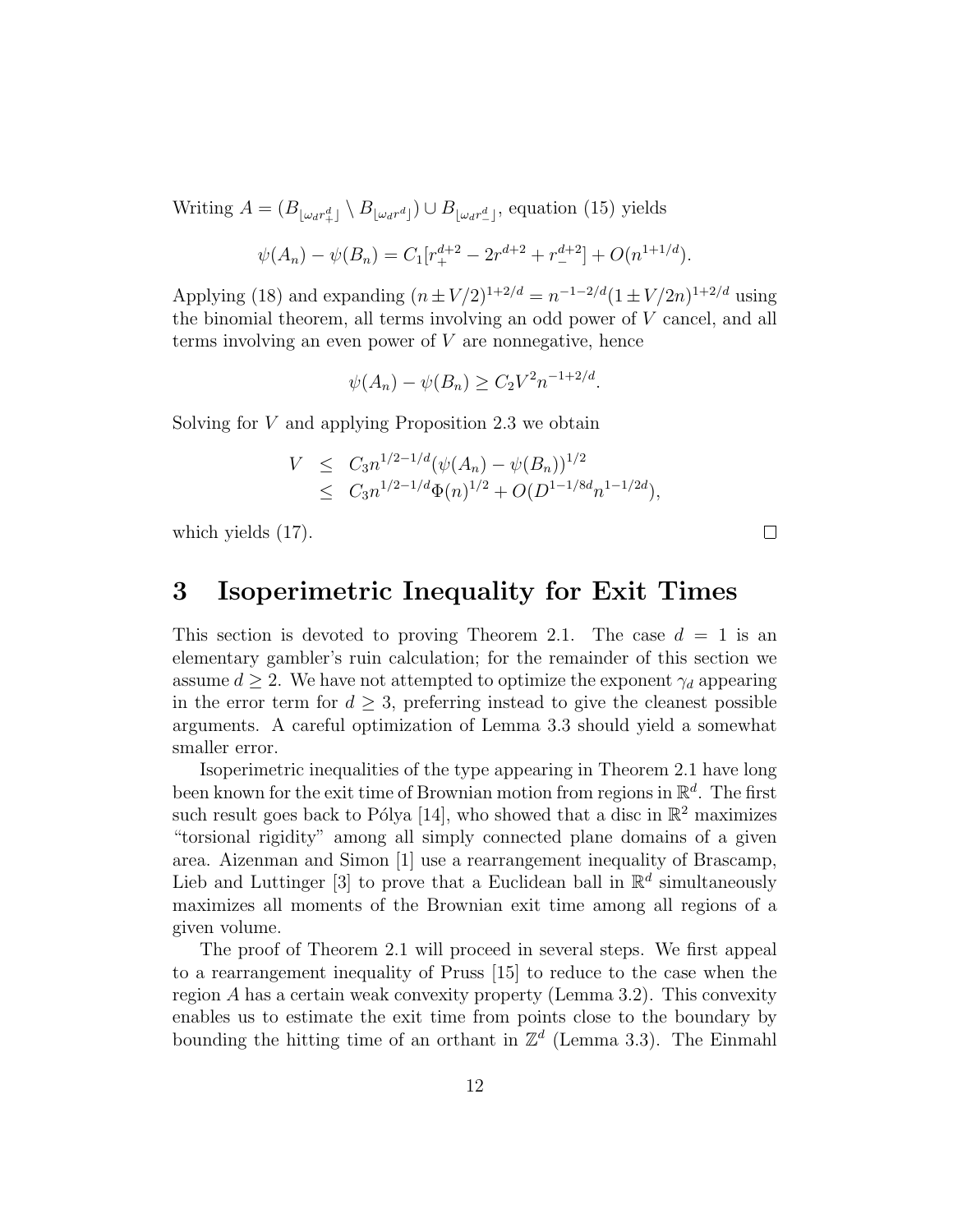extension  $[6]$  of the Komlós-Major-Tusnády strong approximation  $[9]$  (see also [16]) yields a close coupling of random walk in A and Brownian motion in the corresponding region  $A^{\square} \subset \mathbb{R}^d$ , so that the random walk is likely to be close to the boundary of A when the Brownian motion exits  $A^{\Box}$ . Finally, the theorem of Aizenman and Simon is used to bound the expected exit time of Brownian motion from  $A^{\square}$ .

Denote by  $\varepsilon_1, \ldots, \varepsilon_d$  the standard basis for  $\mathbb{Z}^d$ , and by  $H_i$  the hyperplane spanned by  $\varepsilon_1,\ldots,\varepsilon_{i-1},\varepsilon_{i+1},\ldots,\varepsilon_n$ . Given a region  $A\subset\mathbb{Z}^d$ , for each  $x\in H_i$ let

$$
\alpha_i(x) = \#\{j \in \mathbb{Z} \mid x + j\varepsilon_i \in A\}.
$$

The *Steiner symmetrization* of A with respect to the hyperplane  $H_i$  is the region

$$
\sigma_i A := \bigcup_{x \in H_i} \left\{ x + j\varepsilon_i \left| -\frac{\alpha_i(x)}{2} < j \le \frac{\alpha_i(x)}{2} \right. \right\} \subset \mathbb{Z}^d.
$$

In words,  $\sigma_i A$  is obtained by compressing to an interval each column of points in A lying above a point  $x \in H_i$ , and then centering that interval about the hyperplane  $H_i$ , with preference for the positive side of the hyperplane if the interval has even length. In particular,  $|\sigma_i A| = |A|$ .

**Lemma 3.1.** Let  $\bar{e}(A) = \sup_{x \in A} e_x(A)$ . Then for any region  $A \subset \mathbb{Z}^d$ ,

$$
\bar{e}(A) \le \bar{e}(\sigma_i A).
$$

Proof. Pruss [15] has shown that solutions to certain difference equations on graphs obey rearrangement inequalities with respect to Steiner symmetrization. Suppose that f and  $\tilde{f}$  are functions on  $\mathbb{Z}^{\tilde{d}}$  supported on the domains A and  $\sigma_i$ A, respectively. Moreover, suppose f obeys a difference equation of the form

$$
\sum_{v \in \mathbb{Z}^d} K(u, v) f(v) = \phi(f(u)) \tag{19}
$$

for  $u \in A$ , and  $\tilde{f}$  obeys the same difference equation for  $u \in \sigma_i A$ . The main theorem of [15] gives conditions on K and  $\phi$  which imply sup<sub>u</sub>  $f(u) \leq$  $\sup_u \tilde{f}(u)$ .

The Laplacian identity (12) gives a difference equation of the form (19) for the function  $f(u) = e_u(A)$ . To verify that Pruss's theorem applies in our special case, in the notation of section 2.3 of [15] we set  $X = H_i$  and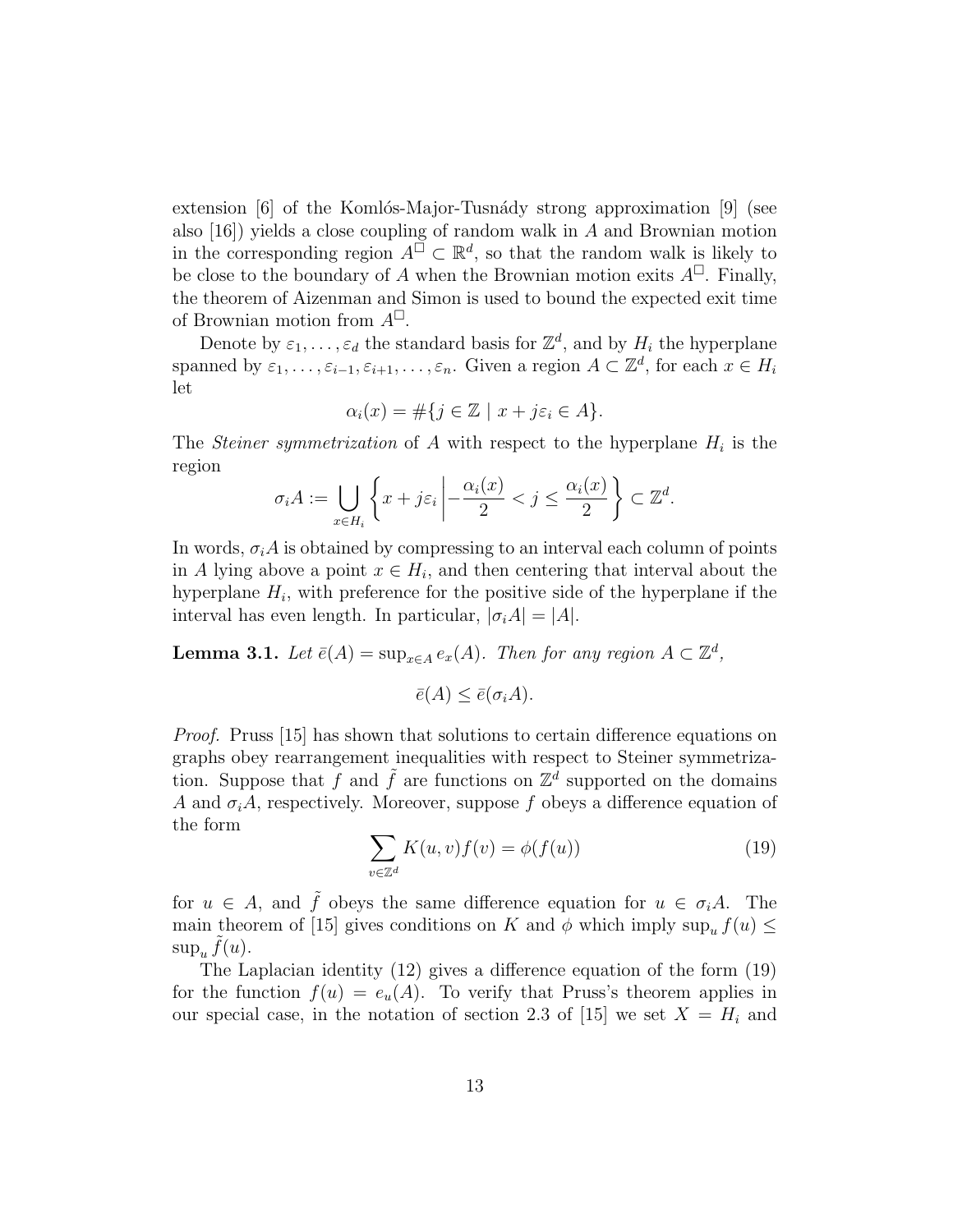$Y = \mathbb{Z}e_i$ . For  $x \neq x' \in X$  we set  $k_{x,x'}(m) = 1$  if  $m = 0$  and 0 otherwise; set  $k_{x,x}(m) = \frac{1}{3}$  if  $m \leq 1$  and 0 otherwise; and let

$$
k_0(x, x') = \begin{cases} \frac{3}{2d+1}, & x = x'\\ \frac{1}{2d+1}, & ||x - x'|| = 1\\ 0, & ||x - x'|| > 1. \end{cases}
$$

Regarding  $\mathbb{Z}^d$  as the product  $X \times Y$ , setting  $\phi \equiv -\frac{2d}{2d+1}$  and

$$
K((x, y), (x', y')) = k_0(x, x')k_{x, x'}(|y - y'|)
$$

the difference equation (19) coincides with the Laplacian identity (12).  $\Box$ 

We say that a region  $A \subset \mathbb{Z}^d$  is *orthoconvex* if  $x \in A$  and  $x + k\varepsilon_i \in A$ ,  $k > 0$  imply  $x + j\epsilon_i \in A$  for all  $0 < j < k$ ; equivalently, any line in  $\mathbb{Z}^d$  parallel to one of the coordinate axes meets A in an interval (possibly empty).

**Lemma 3.2.** For each  $n \geq 1$  there exists an orthoconvex region  $A \subset \mathbb{Z}^d$ which maximizes the quantity  $\bar{e}(A)$  among all regions in  $\mathbb{Z}^d$  of cardinality n.

*Proof.* Denote by A the set of all connected regions  $A \subset \mathbb{Z}^d$  of cardinality n containing the origin. Clearly, the maximum value of  $\bar{e}(A)$  among all regions of volume n is attained by a region  $A \in \mathcal{A}$ . By Lemma 3.1 the quantity  $\bar{e}(A)$  does not decrease under Steiner symmetrization. On the other hand, the quantity

$$
\xi(A) := \sum_{x \in A} \sum_{i=1}^{d} |x_i - 1/4|
$$

strictly decreases under Steiner symmetrization unless A is already symmetric. Choosing from among those regions in A which maximize  $\bar{e}$  one which minimizes  $\xi$ , we obtain a region that is Steiner symmetric about every coordinate axis, hence orthoconvex.  $\Box$ 

If  $A \subset \mathbb{Z}^d$  is orthoconvex, then any point  $x \in \partial A$  has a "supporting" orthant"  $Q$  based at x lying entirely outside A. To bound the time to exit A from points near the boundary, we will bound the time to hit this orthant. We write  $\mathcal{C}(x,r)$  for the  $L^{\infty}$  ball of radius r (cube of side length  $2r + 1$ ) centered at x. Simple gambler's ruin considerations imply that

$$
E_x T_{\partial \mathcal{C}(x,r)} = O(r^2). \tag{20}
$$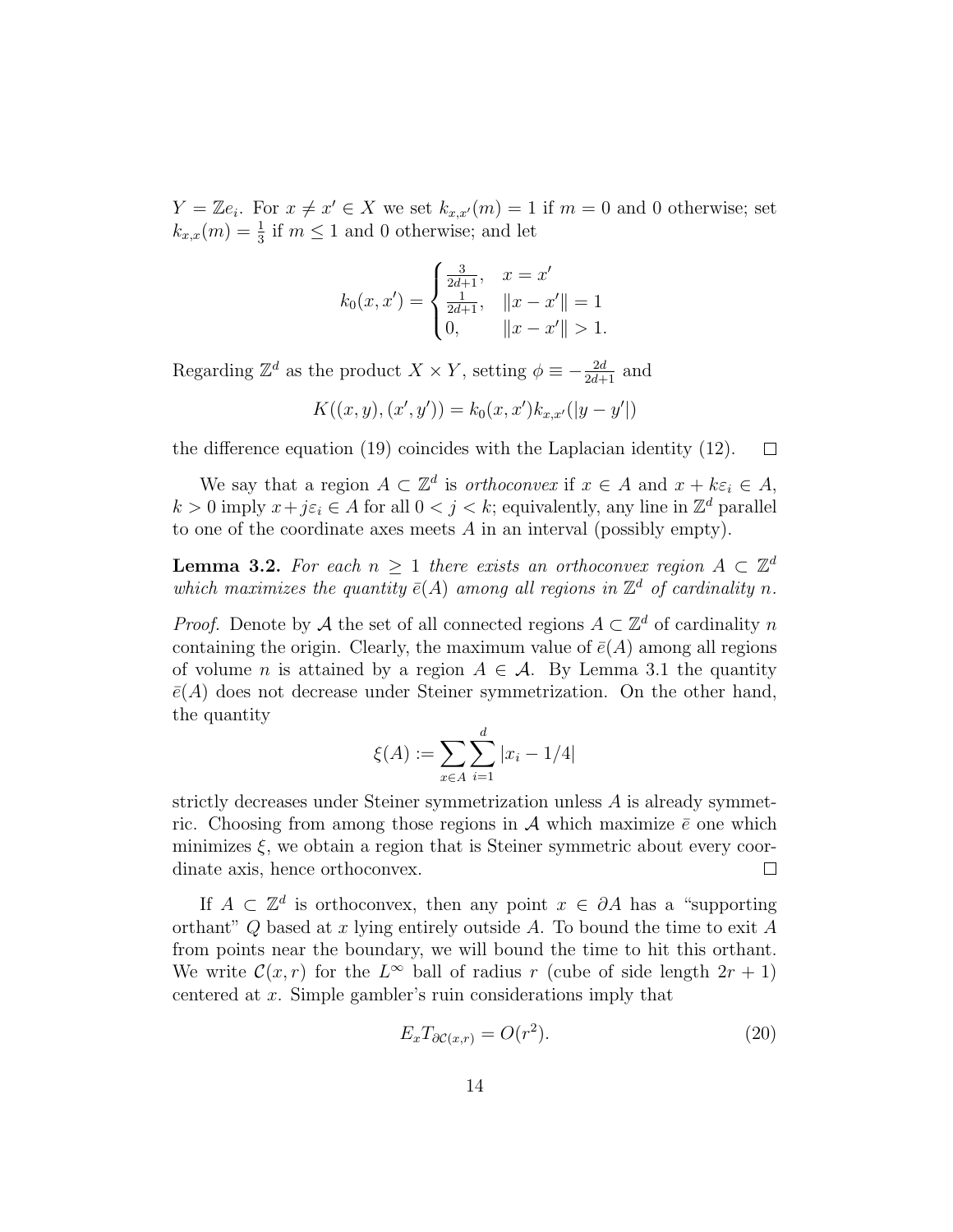

Figure 2: Diagram for the proof of Lemma 3.3

**Lemma 3.3.** Let Q be the nonnegative orthant  $\{x \in \mathbb{Z}^d \mid x_i \geq 0, i =$  $1, \ldots, d\}$ , and let

$$
p(k,r) = \sup_{\|x\|_{\infty} \le k} \mathbb{P}_x(T_Q > T_{\partial \mathcal{C}(o,r)}).
$$

Then if  $r \geq 3k$ ,

$$
p(k,r) \le \left(1 - \frac{2^{-d}}{2d}\right) p(3k, r).
$$

*Proof.* Given  $x \in \mathbb{Z}^d$  with  $||x||_{\infty} \leq k$ , let  $Q(x) = \{y \in \mathbb{Z}^d \mid y_i \geq x_i, i =$  $1, \ldots, d$  be the orthant parallel to Q based at x. Subdividing the cube  $\mathcal{C} = \mathcal{C}(x, 2k-1)$  into  $2^d$  cubes of side length 2k with overlapping faces, the intersection  $Q(x) \cap C$  consists of one of the cubes in the subdivision. By symmetry,

$$
\mathbb{P}_x(X_{T_{\partial C}} \in Q(x)) \ge 2^{-d}.
$$

Now if y is any point in  $\partial C \cap Q(x)$ , then an entire boundary face of the cube  $\mathcal{C}' = \mathcal{C}(y, k-1)$  lies in Q (Figure 2), hence by symmetry

$$
\mathbb{P}_y(X_{T_{\partial C'}} \in Q) \ge \frac{1}{2d}.
$$

The result now follows from the observation that the  $L^{\infty}$  norm of any point on the boundary of  $C$  or  $C'$  is at most  $3k$ .  $\Box$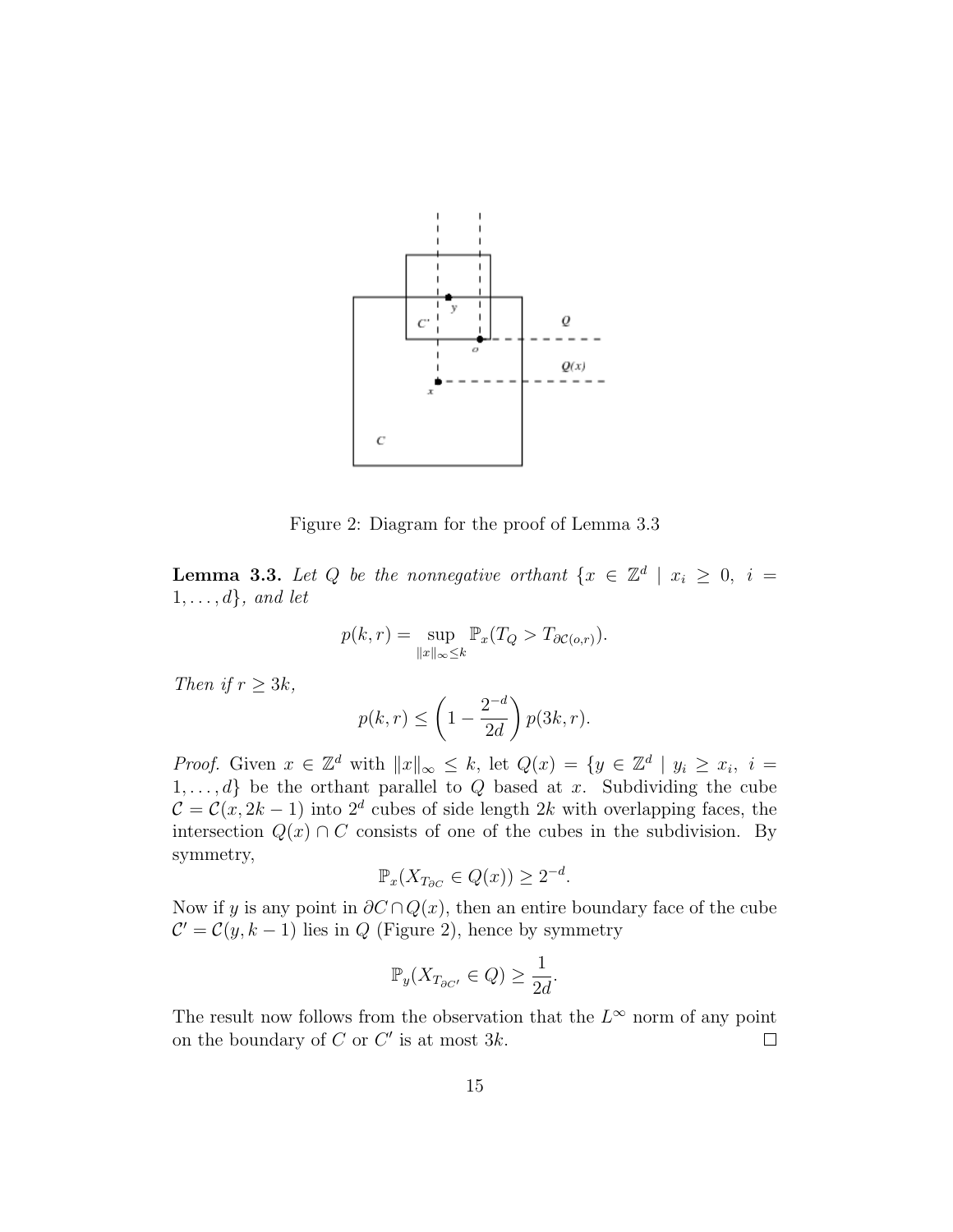For a domain  $D \subset \mathbb{R}^d$  denote by  $T_{\partial D}^{\text{BM}}$  the time when Brownian motion exits D. The theorem of Aizenman and Simon [1] implies that  $\mathbb{E}_x T_{\partial D}^{\text{BM}}$  is maximized among domains  $D$  of volume  $n$  when  $D$  is a ball and  $x$  is its center. Since  $vol(A^{\Box}) = |A| = n$  we obtain  $\mathbb{E}_x T_{\partial A^{\Box}}^{\text{BM}} \leq (n/\omega_d)^{2/d}$  for all  $x \in A^{\square}$ . (We adopt the notational shorthand  $\partial A^{\square} := \partial(A^{\square})$ .) Chebyshev's inequality gives

$$
\sup_{x \in A^{\square}} \mathbb{P}_x(T_{\partial A^{\square}}^{\text{BM}} > 2(n/\omega_d)^{2/d}) \le \frac{1}{2},
$$

hence

$$
\mathbb{P}_x(T_{\partial A^{\Box}}^{\text{BM}} > 2m(n/\omega_d)^{2/d}) \le 2^{-m}.
$$
 (21)

.

 $\Box$ 

The following is a refinement of Lemma 3.3 in dimension two.

**Lemma 3.4.** In dimension  $d = 2$ , there are constants a and c such that

$$
p(k,r) \le c \left(\frac{k+a\log r}{r-a\log r}\right)^{2/3}
$$

*Proof.* Applying the map  $z \mapsto z^{2/3}$ , the conformal invariance of harmonic measure for planar Brownian motion [12] implies that

$$
p_{\text{BM}}(k,r) := \sup_{\|x\|_{\infty} \le k} \mathbb{P}_x \left( T_{\partial \mathcal{C}(o,r)^{\square}}^{\text{BM}} < T_{Q^{\square}}^{\text{BM}} \right) \le c' \left( \frac{k}{r} \right)^{2/3} . \tag{22}
$$

By strong approximation [6, 9, 16] there exists a constant  $a > 0$  and a coupling of simple random walk in  $\mathbb{Z}^d$  with Brownian motion in  $\mathbb{R}^d$ , so that, except for an event  $E_1$  of probability at most  $\frac{1}{r}$ , the coupled paths are separated by a distance of at most  $a \log r - 2$  up to time  $s = \lceil r^2 \log r \rceil$ . Let  $E_2$  be the event that the Brownian motion has not exited  $\mathcal{C}(o, r)$ <sup> $\Box$ </sup> by time s. By (21) we have  $\mathbb{P}_x(E_2) = O(\frac{1}{r})$  $\frac{1}{r}$ ). On the event  $E_1^c \cap E_2^c$ , if the random walk exits  $\mathcal{C}(o,r)$  before hitting Q, the Brownian motion must exit  $\mathcal{C}(o,r-a\log r)^\square$ before hitting the translated quadrant  $Q^{\Box} + (a \log r, a \log r)$ ; hence

$$
p(k,r) \leq p_{BM}(k+a\log r, r-a\log r) + \mathbb{P}_x(E_1) + \mathbb{P}_x(E_2).
$$

The result now follows from (22).

*Proof of Theorem 2.1.* Denote by  $E_3$  the event that the random walk and Brownian motion paths in the strong approximation coupling are separated by distance more than  $b \log n - d$  before time  $s = \lceil n^{2/d} \log n \rceil$ . Choosing b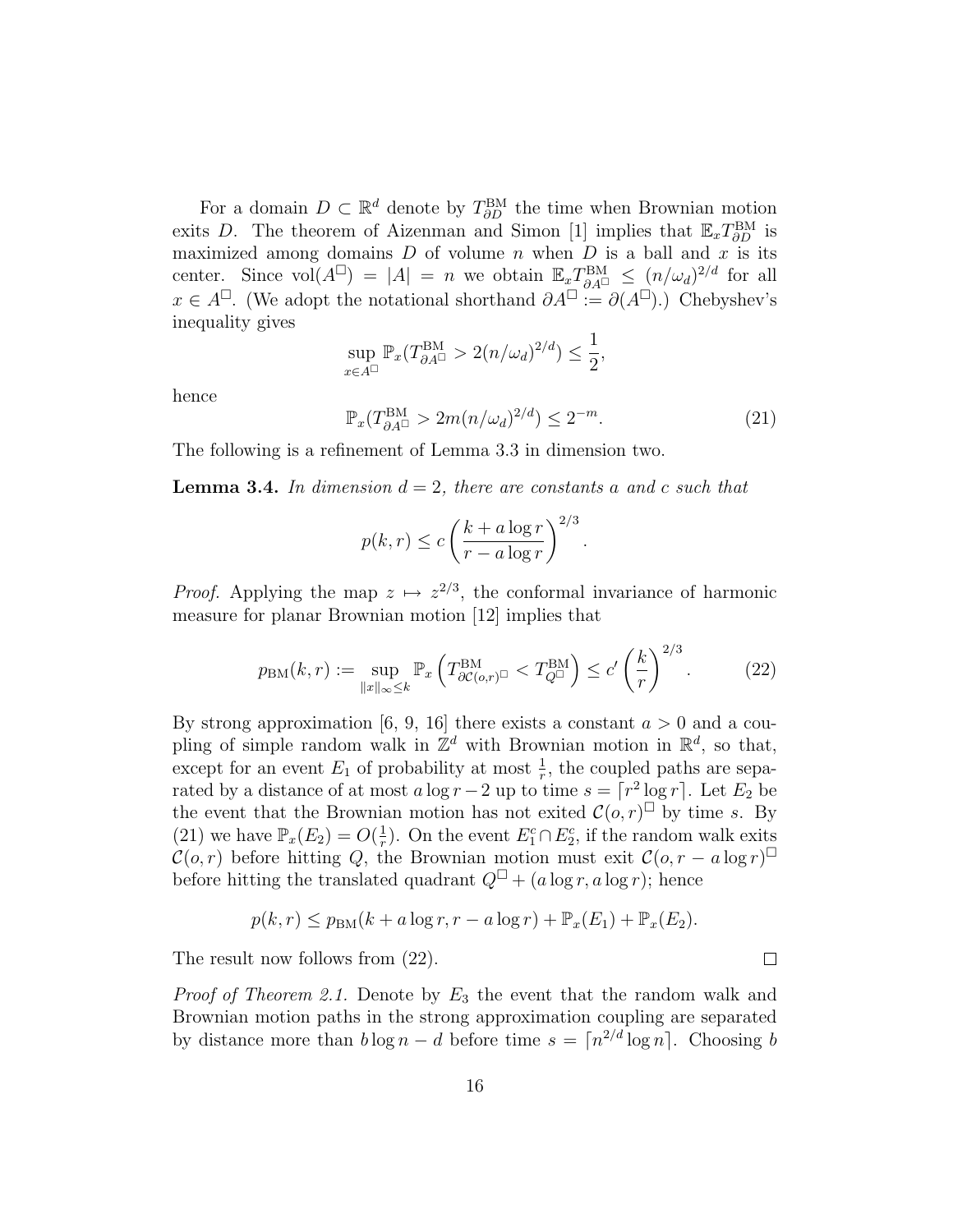sufficiently large we can take  $\mathbb{P}(E_3) < \frac{1}{n}$  $\frac{1}{n}$ . Write  $T = T_{\partial A}^{\text{BM}}$ , and denote by  $E_4$ the event that  $T > s$ . By (21) we have  $\mathbb{P}_x(E_4) = O(\frac{1}{n})$  $\frac{1}{n}$  for all  $x \in A^{\square}$ .

On the event  $E_3^c \cap E_4^c$  the location  $X_T$  of the random walk when the Brownian motion exits A is distance at most  $b \log n$  from  $\partial A$ . Let  $Q \subset A^c$  be the supporting orthant at a point  $Y \in \partial A$  within distance  $b \log n$  of  $X_T$ . For  $j \geq 1$  let  $F_j$  be the event that after time T the walk travels to  $L^{\infty}$  distance  $3^{j}b\log n$  away from Y before hitting Q. Iteratively applying Lemma 3.3 with initial value  $k = b \log n$  we obtain

$$
\mathbb{P}_x(F_j) \le \left(1 - \frac{2^{-d}}{2d}\right)^j \le \exp\left(-\frac{2^{-d}j}{2d}\right). \tag{23}
$$

Write  $m = \lceil \frac{\log n}{d \log 3} \rceil$ . By (23) we have

$$
\mathbb{P}_x(F_m) = O(n^{-\gamma_d}), \qquad d \ge 3. \tag{24}
$$

In dimension two, Lemma 3.4 with  $k = b \log n$  and  $r = 3<sup>j</sup>b \log n$  gives for  $j \leq m$ 

$$
\mathbb{P}_x(F_j) \le C_0 3^{-2j/3}.\tag{25}
$$

Taking  $j = m$  we obtain  $\mathbb{P}_x(F_m) = O(n^{-1/3})$ . Thus (24) holds in dimension two as well.

On the event  $E_3^c \cap E_4^c \cap F_j^c$ , the time for the random walk to exit A is at most the exit time for Brownian motion plus the time for the walk to go an additional  $L^{\infty}$  distance  $(3^{j} + 1)b \log n$ . Hence

$$
T_{\partial A} \leq T + \sum_{j=1}^{m} \mathbb{1}_{F_{j-1}} T_{\partial C(X_T, (3^j+1)b \log n)} + \mathbb{1}_{F_m} \tilde{T} + \mathbb{1}_{E_3}(s + \tilde{T}_3) + \mathbb{1}_{E_4}(s + \tilde{T}_4),
$$

where  $\tilde{T}$  is the additional time taken to exit A if the walk travels to distance  $3^m b \log n$  from Y before hitting Q; and  $\tilde{T}_i$  for  $i = 3, 4$  is the additional time taken to exit A after time s if the event  $E_i$  occurs. Taking expectations and applying (20), we obtain by the strong Markov property

$$
\mathbb{E}_x T_{\partial A} \leq \left(\frac{n}{\omega_d}\right)^{2/d} + C_1 \sum_{j=1}^m \mathbb{P}_x(F_j) 3^{2j} \log^2 n + O(n^{-\gamma_d}) \mathbb{E}_x \tilde{T} + (26) + \frac{2s}{n} + O\left(\frac{1}{n}\right) (\mathbb{E}_x \tilde{T}_3 + \mathbb{E}_x \tilde{T}_4).
$$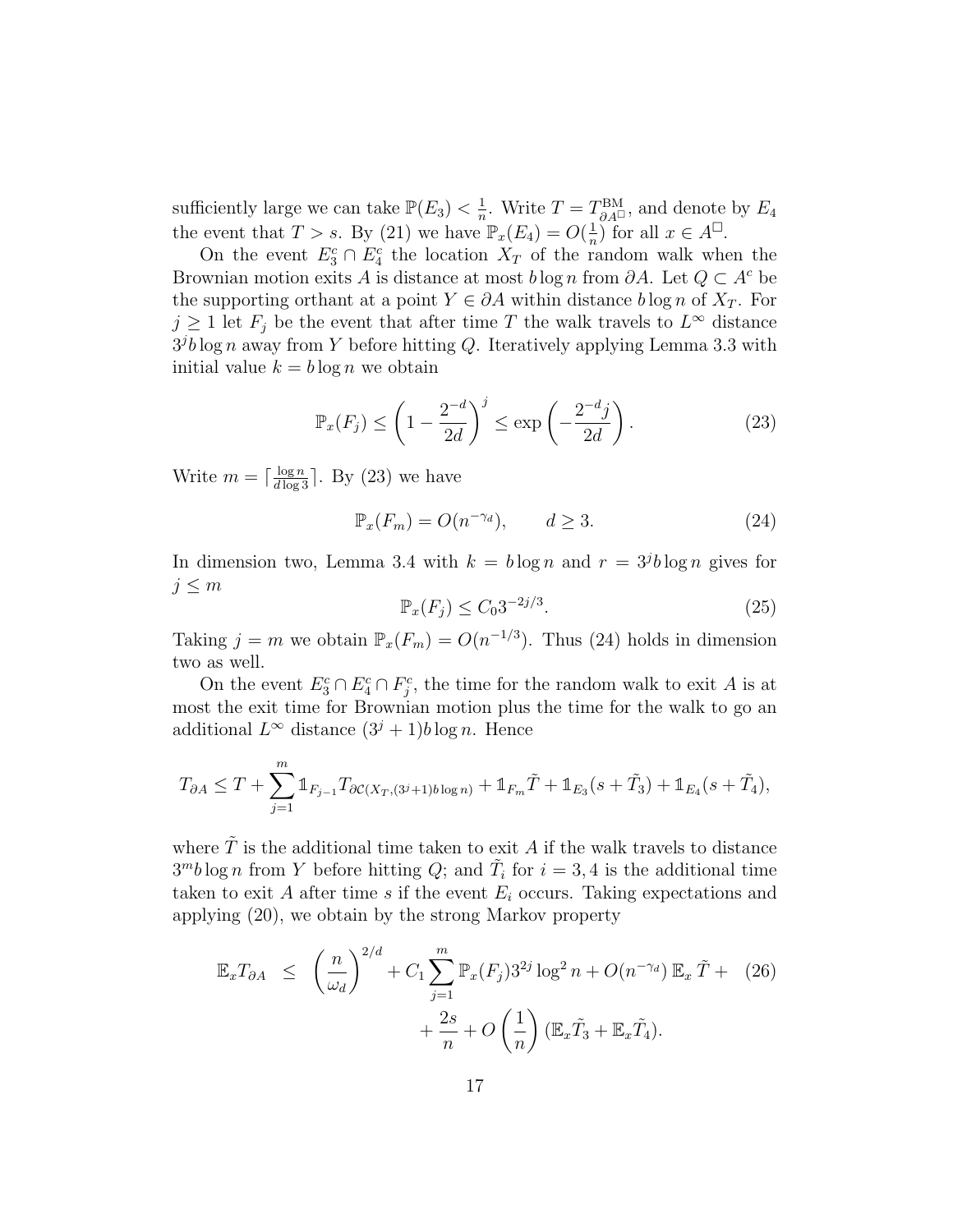

Figure 3: Rotor-router (left) and IDLA shapes of 10,000 particles Each site is colored according to the direction in which the last particle left it.

By (23), (24) and (25),

$$
\sum_{j=1}^{m} \mathbb{P}_x(F_j) 3^{2j} \le C_2 \mathbb{P}_x(F_m) 3^{2m} = O(n^{2/d - \gamma_d}).
$$

Maximizing (26) over  $x \in A$  we obtain

$$
\bar{e}(A) \le \left(\frac{n}{\omega_d}\right)^{2/d} + O(n^{2/d - \gamma_d} \log^2 n) + O(n^{-\gamma_d})\bar{e}(A) + O(n^{2/d - 1} \log n) + \frac{2}{n}\bar{e}(A)
$$

and solving for  $\bar{e}(A)$  yields

$$
\bar{e}(A) \le \left(\frac{n}{\omega_d}\right)^{2/d} + O(n^{2/d - \gamma_d} \log^2 n). \quad \Box
$$

## 4 Concluding Remarks

It appears from simulations in two dimensions that the shape of the rotorrouter model is significantly rounder than that of internal DLA; yet the shape theorem we have proved for the rotor-router model is weaker than the shape theorem obtained by Lawler, Bramson and Griffeath for internal DLA [10]. One quantitative way of measuring the roundness of a lattice region A is to compare its inradius

$$
r_i(A) = \inf_{x \notin A} ||x||
$$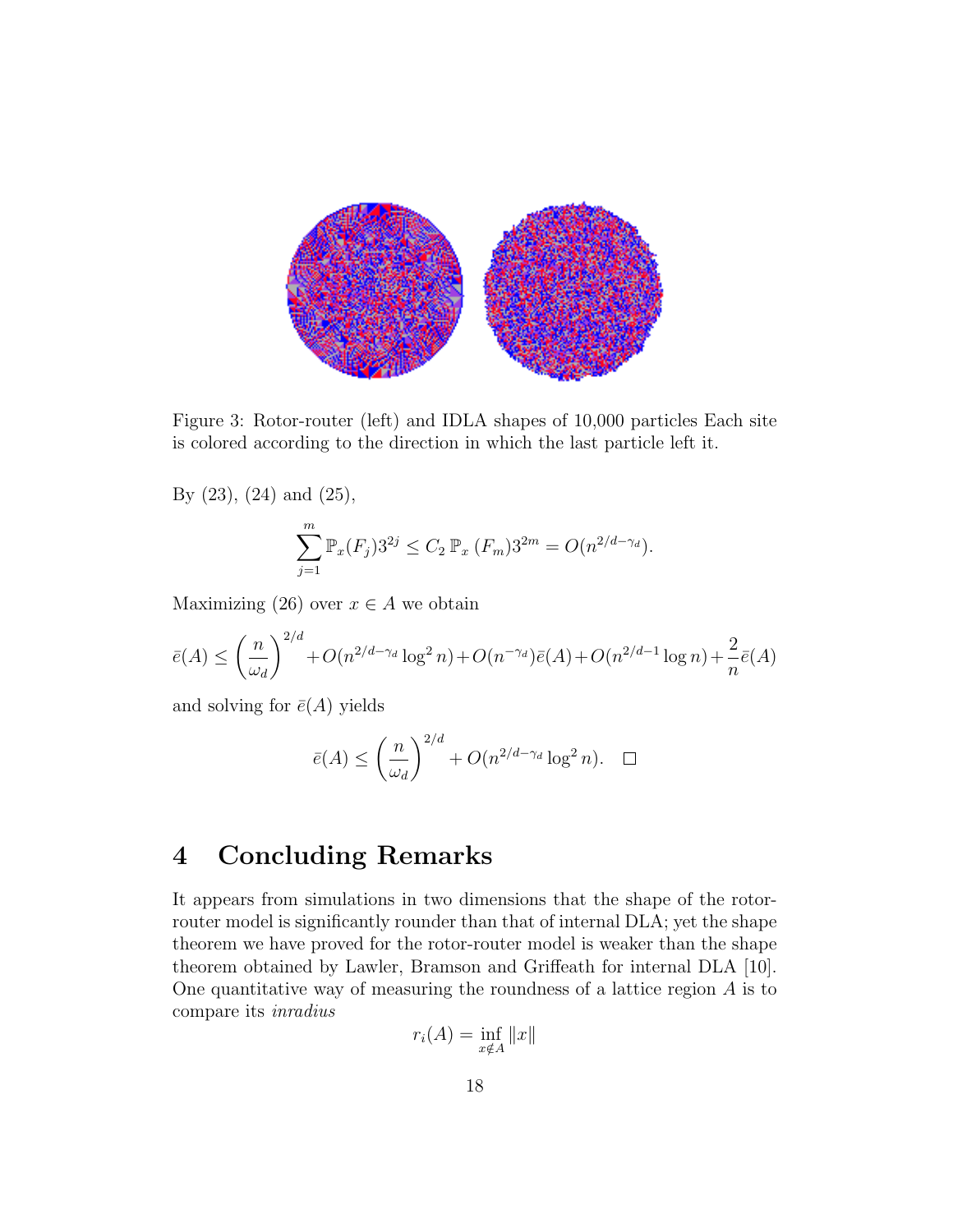

Figure 4: Segments of the boundaries of rotor-router (top) and IDLA shapes formed from one million particles. The rotor-router shape has a much smoother boundary.

and outradius

$$
r_o(A) = \sup_{x \in A} ||x||.
$$

In our simulation up to a million particles, the difference between the inradius and outradius of the internal DLA shape rose as high as 15.2. By contrast, the largest deviation between inradius and outradius for the rotor-router shape up to a million particles was just 1.74. It remains a challenge to explain the almost perfectly spherical shapes produced in simulations.

#### Acknowledgement

The authors thank Jim Propp for introducing the model, and for several helpful conversations.

### References

- [1] M. Aizenman and B. Simon, Brownian motion and Harnack inequality for Schrödinger operators. Comm. Pure Appl. Math. 35 (1982), no. 2, 209–273.
- [2] C. Bandle, Isoperimetric Inequalities and Applications, Pitman, 1980.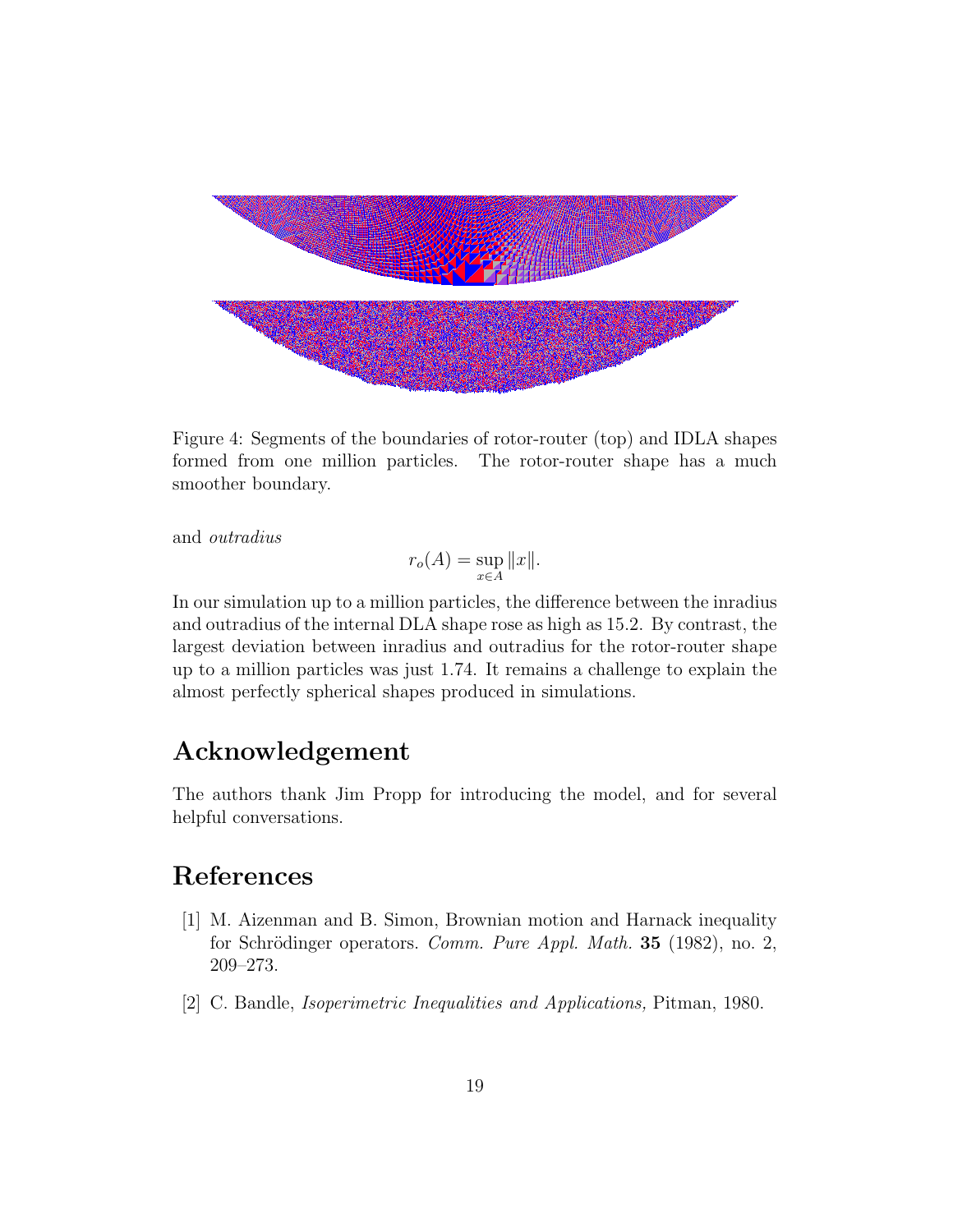- [3] H. J. Brascamp, E. H. Lieb, and J. M. Luttinger, A general rearrangement inequality for multiple integrals, *J. Functional Analysis* 17 (1994), 227–37.
- [4] J. N. Cooper and J. Spencer, Simulating a random walk with constant error, http://www.arxiv.org/abs/math.CO/0402323.
- [5] P. Diaconis and W. Fulton, A growth model, a game, an algebra, Lagrange inversion, and characteristic classes, Rend. Sem. Mat. Univ. Pol.  $Torino$  49 (1991) no. 1, 95–119.
- [6] U. Einmahl, Extensions of results of Komlós, Major and Tusnády to the multivariate case, J. Multivariate Anal. 2 ¯ 8 (1989), 20–68.
- [7] H. Iwaniec and C. J. Mozzochi, On the divisor and circle problems, J. Number Theory 29 (1988), 60–93.
- [8] M. Kleber, Goldbug variations, Math. Intelligencer 27 (2005), no. 1, 55–63.
- [9] J. Komlós, P. Major, and G. Tusnády, An approximation of partial sums of independent RV's and the sample DF, I,' Wahrsch. Verw. Gebiete 32 (1975), 111–131.
- [10] G. F. Lawler, M. Bramson, and D. Griffeath, Internal diffusion limited aggregation, Ann. Probab. 20 (1992) no. 4, 2117–2140.
- [11] G. F. Lawler, Subdiffusive fluctuations for internal diffusion limited aggregation, Ann. Probab. 23 (1995) no. 1, 71–86.
- [12] J. F. Le Gall, Some properties of planar Brownian motion, Ecole d't de probabilits de St. Flour XX, Springer-Verlag, Berlin, 1992.
- [13] L. Levine, The rotor-router model, Harvard University senior thesis (2002), http://arxiv.org/abs/math.CO/0409407.
- [14] G. Pólya, Torsional rigidity, principal frequency, electrostatic capacity and symmetrization, Quart. Appl. Math. 6 (1948), 267–277.
- [15] A. R. Pruss, Symmetrization inequalities for difference equations on graphs, Adv. Appl. Math. 22 (1999), 338–370.